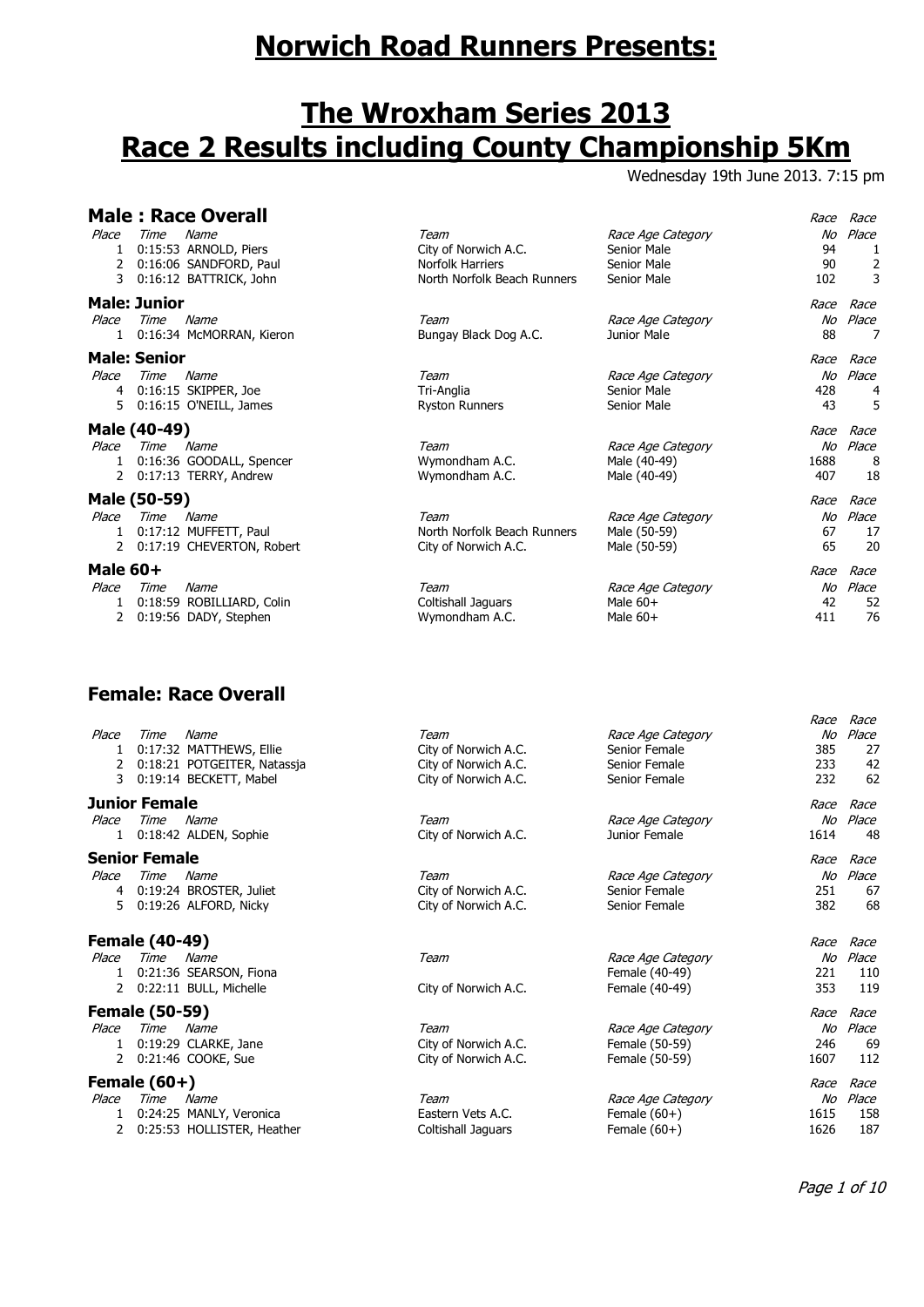## **Individual Prize List**

## **Norfolk 5 Km County Champion 2013 : Male – Piers ARNOLD, C.O.N.A.C.**

|             |      | <b>Norfolk County Championship: Senior Men (13-39)</b> |                             |                   | Race | Race      |
|-------------|------|--------------------------------------------------------|-----------------------------|-------------------|------|-----------|
| Place       | Time | Name                                                   | Team                        | Race Age Category | No   | Place     |
| <b>GOLD</b> |      | 0:15:53 ARNOLD, Piers                                  | City of Norwich A.C.        | Senior Male       | 94   | 1         |
|             |      | SILVER 0:16:06 SANDFORD, Paul                          | Norfolk Harriers            | Senior Male       | 90   | 2         |
|             |      | BRONZE 0:16:12 BATTRICK, John                          | North Norfolk Beach Runners | Senior Male       | 102  | 3         |
|             |      | <b>Norfolk County Championship: Men 40-44</b>          |                             |                   | Race | Race      |
| Place       | Time | Name                                                   | Team                        | Race Age Category | No   | Place     |
|             |      | GOLD 0:17:13 TERRY, Andrew                             | Wymondham A.C.              | Male (40-49)      | 407  | 18        |
|             |      | SILVER 0:17:30 STONE, Matthew                          | Coltishall Jaguars          | Male (40-49)      | 53   | 26        |
|             |      | BRONZE 0:17:56 SEAMARK, Jamie                          | North Norfolk Beach Runners | Male (40-49)      | 401  | 32        |
|             |      | <b>Norfolk County Championship: Men 45-49</b>          |                             |                   |      | Race Race |
| Place       | Time | Name                                                   | Team                        | Race Age Category | No   | Place     |
| <b>GOLD</b> |      | 0:16:36 GOODALL, Spencer                               | Wymondham A.C.              | Male (40-49)      | 1688 | 8         |
|             |      | SILVER 0:18:15 PRESTON, Andrew                         | Wymondham A.C.              | Male (40-49)      | 107  | 35        |
|             |      | BRONZE 0:18:19 GARRETT, Mark                           | Norwich Road Runners        | Male (40-49)      | 52   | 40        |
|             |      | <b>Norfolk County Championship: Men 50-54</b>          |                             |                   | Race | Race      |
| Place       | Time | Name                                                   | Team                        | Race Age Category | No   | Place     |
|             |      | GOLD 0:17:39 MOORE, John                               | Norfolk Gazelles            | Male (50-59)      | 418  | 29        |
|             |      | SILVER 0:17:57 SHERRY, Karl                            | Norwich Road Runners        | Male (50-59)      | 430  | 33        |
|             |      | BRONZE 0:19:16 CHURCH, Stephen                         | City of Norwich A.C.        | Male (50-59)      | 71   | 63        |
|             |      | <b>Norfolk County Championship: Men 55-59</b>          |                             |                   | Race | Race      |
| Place       | Time | Name                                                   | Team                        | Race Age Category |      | No Place  |
|             |      | GOLD 0:17:12 MUFFETT, Paul                             | North Norfolk Beach Runners | Male (50-59)      | 67   | 17        |
|             |      | SILVER 0:17:19 CHEVERTON, Robert                       | City of Norwich A.C.        | Male (50-59)      | 65   | 20        |
|             |      | BRONZE 0:17:25 ARNOLD, Nigel                           | Norfolk Gazelles            | Male (50-59)      | 77   | 24        |
|             |      | <b>Norfolk County Championship: Men 60-64</b>          |                             |                   |      | Race Race |
| Place       | Time | Name                                                   | Team                        | Race Age Category | No   | Place     |
| <b>GOLD</b> |      | 0:18:59 ROBILLIARD, Colin                              | Coltishall Jaguars          | Male $60+$        | 42   | 52        |
|             |      | SILVER 0:19:56 DADY, Stephen                           | Wymondham A.C.              | Male $60+$        | 411  | 76        |
|             |      | BRONZE 0:20:38 YEOMANS, Martin                         | Norwich Road Runners        | Male $60+$        | 309  | 95        |
|             |      |                                                        |                             |                   |      |           |
|             |      | <b>Norfolk County Championship: Men 65+</b>            |                             |                   | Race | Race      |
| Place       | Time | Name                                                   | Team                        | Race Age Category |      | No Place  |
| <b>GOLD</b> |      | 0:22:03 BONE, John                                     | Gt. Yarmouth RRC            | Male $60+$        | 111  | 116       |
|             |      | SILVER 0:24:17 PARKINS, Mike                           | Eastern Vets A.C.           | Male $60+$        | 421  | 155       |
|             |      | BRONZE 0:25:44 BRADSHAW, Ernie                         | Reepham Runners             | Male $60+$        | 110  | 184       |

## **Norfolk 5 Km County Champion 2013 : Female – Ellie MATTHEWS, C.O.N.A.C.**

|             | <b>Norfolk County Championship: Senior Ladies (13-39)</b><br><i>Race</i> |                                                  |                      |                   |             | Race  |
|-------------|--------------------------------------------------------------------------|--------------------------------------------------|----------------------|-------------------|-------------|-------|
| Place       | Time                                                                     | Name                                             | Team                 | Race Age Category | No          | Place |
| <b>GOLD</b> |                                                                          | 0:17:32 MATTHEWS, Ellie                          | City of Norwich A.C. | Senior Female     | 385         | 27    |
|             |                                                                          | SILVER 0:18:21 POTGEITER, Natassia               | City of Norwich A.C. | Senior Female     | 233         | 42    |
|             |                                                                          | BRONZE 0:18:42 ALDEN, Sophie                     | City of Norwich A.C. | Junior Female     | 1614        | 48    |
|             |                                                                          | <b>Norfolk County Championship: Ladies 40-44</b> |                      |                   | <i>Race</i> | Race  |
| Place       | Time                                                                     | Name                                             | Team                 | Race Age Category | No.         | Place |
| <b>GOLD</b> |                                                                          | 0:21:36 SEARSON, Fiona                           |                      | Female (40-49)    | 221         | 110   |
|             |                                                                          | SILVER 0:22:11 BULL, Michelle                    | City of Norwich A.C. | Female (40-49)    | 353         | 119   |
|             |                                                                          | BRONZE 0:22:37 SPENCE, Sabina                    | City of Norwich A.C. | Female (40-49)    | 384         | 124   |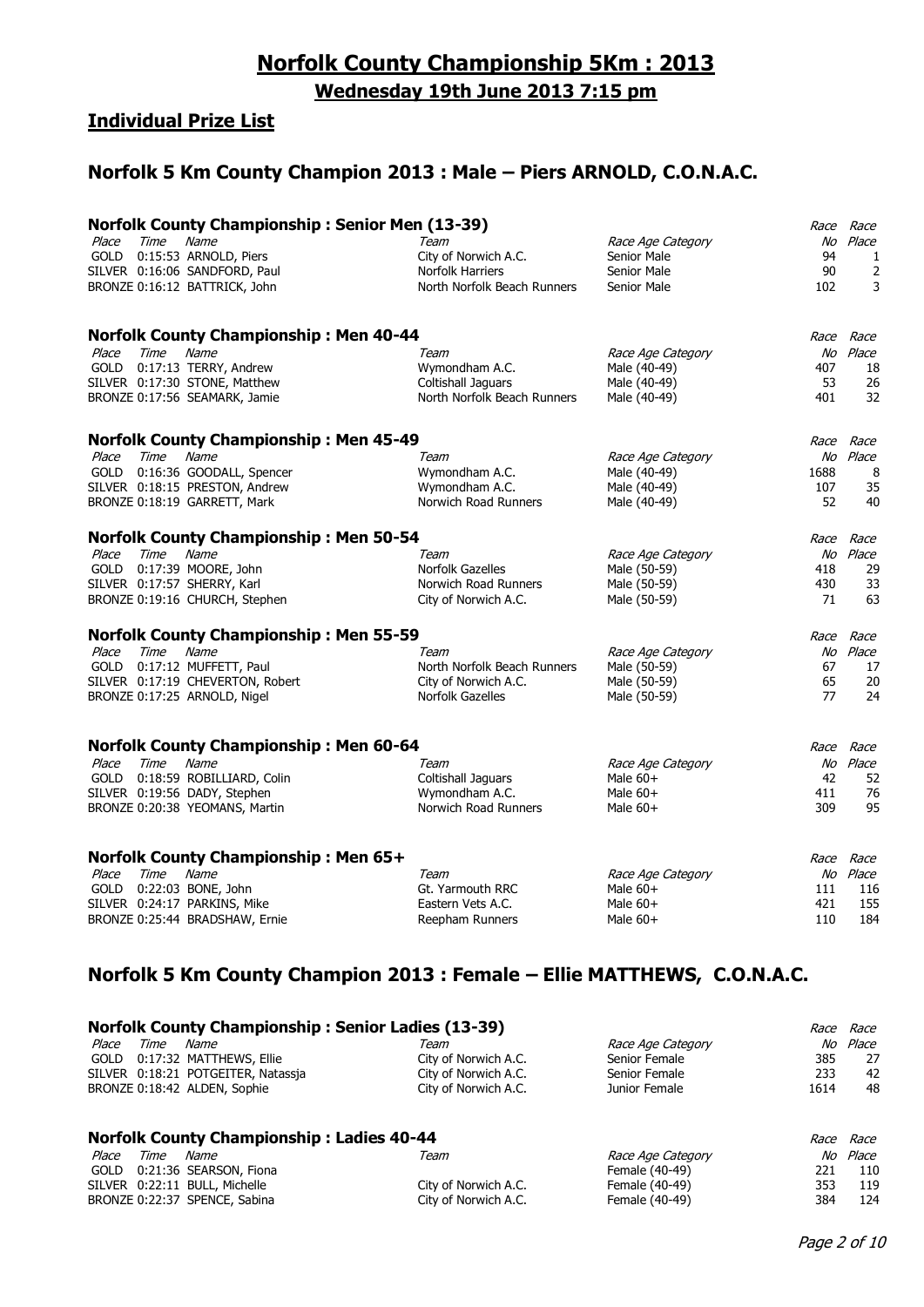|             |             | <b>Norfolk County Championship: Ladies 45-49</b> |                             |                   | Race | Race  |
|-------------|-------------|--------------------------------------------------|-----------------------------|-------------------|------|-------|
| Place       | Time        | Name                                             | Team                        | Race Age Category | No   | Place |
| <b>GOLD</b> |             | 0:22:29 CUSHING, Sally                           | Norwich Road Runners        | Female (40-49)    | 222  | 123   |
|             |             | SILVER 0:23:08 JAY, Sarah                        | Coltishall Jaguars          | Female (40-49)    | 239  | 134   |
|             |             | BRONZE 0:23:14 COSTELLO, Marian                  |                             | Female (40-49)    | 236  | 137   |
|             |             | <b>Norfolk County Championship: Ladies 50-54</b> |                             |                   | Race | Race  |
| Place       | Time        | Name                                             | Team                        | Race Age Category | No   | Place |
| <b>GOLD</b> |             | 0:19:29 CLARKE, Jane                             | City of Norwich A.C.        | Female (50-59)    | 246  | 69    |
|             |             | SILVER 0:21:46 COOKE, Sue                        | City of Norwich A.C.        | Female (50-59)    | 1607 | 112   |
|             |             | BRONZE 0:22:47 RICHARDSON, Pauline               | Gt. Yarmouth RRC            | Female (50-59)    | 223  | 127   |
|             |             | <b>Norfolk County Championship: Ladies 55-59</b> |                             |                   | Race | Race  |
| Place       | <b>Time</b> | Name                                             | Team                        | Race Age Category | No   | Place |
| <b>GOLD</b> |             | 0:23:28 ELLEN, Anne                              | Norfolk Gazelles            | Female (50-59)    | 1635 | 142   |
|             |             | SILVER 0:24:18 OSBORNE, Andrea                   | North Norfolk Beach Runners | Female (50-59)    | 1624 | 156   |
|             |             | BRONZE 0:24:47 WARD, Beres                       | Wymondham A.C.              | Female (50-59)    | 234  | 164   |
|             |             | <b>Norfolk County Championship: Ladies 60-64</b> |                             |                   | Race | Race  |
| Place       | Time        | Name                                             | Team                        | Race Age Category | No   | Place |
| <b>GOLD</b> |             | 0:24:25 MANLY, Veronica                          | Eastern Vets A.C.           | Female $(60+)$    | 1615 | 158   |
|             |             | SILVER 0:25:53 HOLLISTER, Heather                | Coltishall Jaquars          | Female $(60+)$    | 1626 | 187   |
|             |             | BRONZE 0:27:30 DURANT, Becky                     | Coltishall Jaguars          | Female $(60+)$    | 1622 | 207   |
|             |             | <b>Norfolk County Championship: Ladies 65+</b>   |                             |                   | Race | Race  |
| Place       | Time        | Name                                             | Team                        | Race Age Category | No   | Place |
| <b>GOLD</b> |             | 0:26:30 KINCH, Brenda                            | North Norfolk Beach Runners | Female $(60+)$    | 219  | 194   |
|             |             | SILVER 0:27:26 MARTIN, Anne                      | Wymondham A.C.              | Female $(60+)$    | 1608 | 205   |
|             |             | BRONZE 0:31:46 ENGLAND, Maureen                  | Gt Yarmouth & D.A.C.        | Female $(60+)$    | 245  | 222   |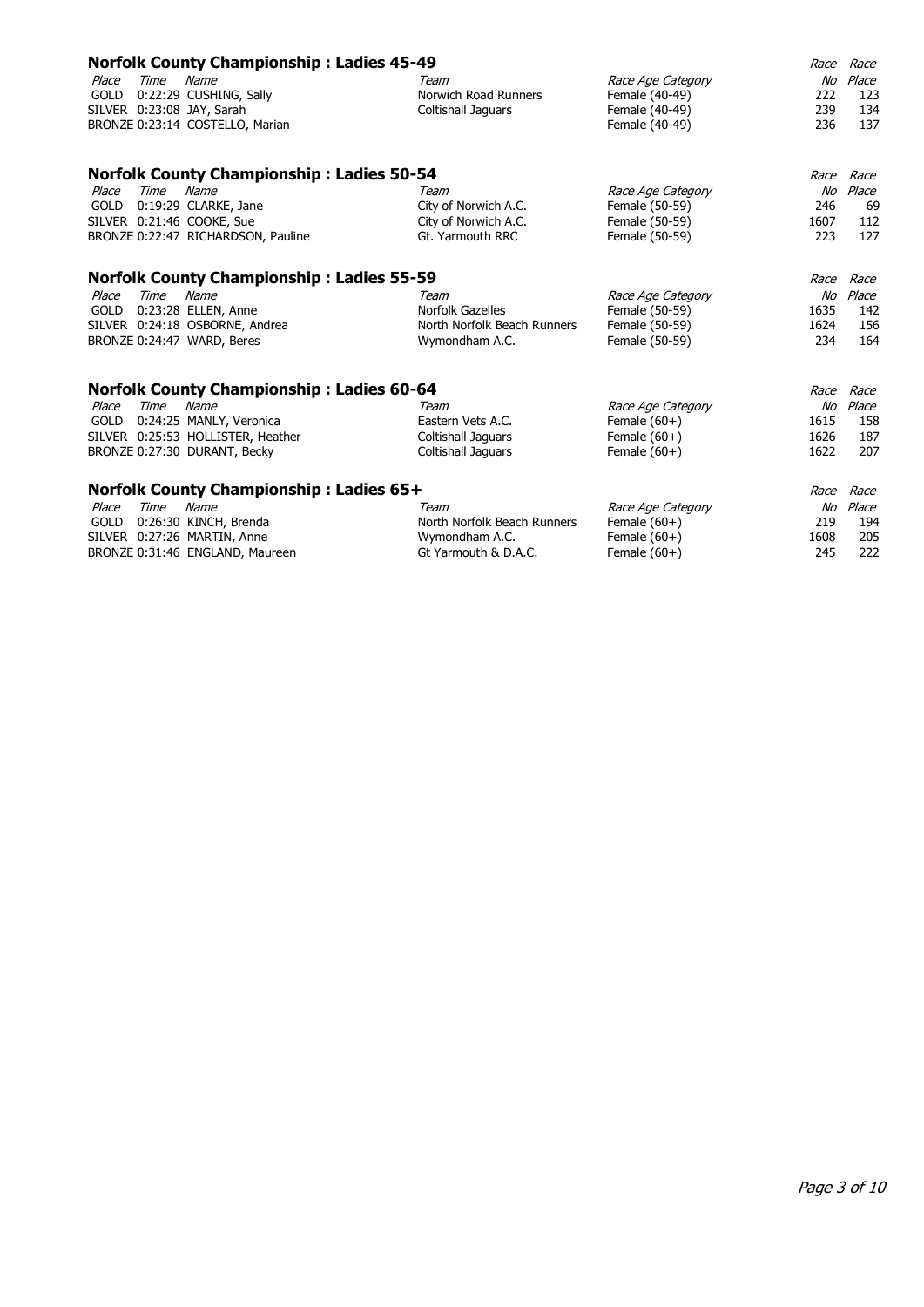# **Race 2 : Open Team Prizes**

(3 competitors per team. Based on cumulative position.)

#### **Senior Men: City of Norwich A.C.**

|       |                |                       |                   |      | <i>Race Race</i> |
|-------|----------------|-----------------------|-------------------|------|------------------|
| Place | Time           | <i>Name</i>           | Race Age Category |      | No Place         |
|       |                | 0:15:53 ARNOLD, Piers | Senior Male       | 94   |                  |
|       |                | 0:16:36 VARVEL, Adam  | Senior Male       | 409  | 9                |
| 11    |                | 0:16:45 ALDEN, Luke   | Junior Male       | 1667 | 12               |
| 20    | 0:49:14 Totals |                       |                   |      |                  |

#### **Vet Men : Wymondham A.C.**

|       |         |                          |                   |      | <i>Race Race</i> |
|-------|---------|--------------------------|-------------------|------|------------------|
| Place | Time    | Name                     | Race Age Category |      | No Place         |
|       |         | 0:16:36 GOODALL, Spencer | Male (40-49)      | 1688 | 8                |
|       |         | 0:17:13 TERRY, Andrew    | Male (40-49)      | 407  | 18               |
| 10    |         | 0:18:15 PRESTON, Andrew  | Male (40-49)      | 107  | 35               |
| 14    | 0:52:04 | Totals                   |                   |      |                  |

#### **Senior Female : City of Norwich A.C.**

|       |         |                             |                   |      | <i>Race Race</i> |
|-------|---------|-----------------------------|-------------------|------|------------------|
| Place |         | Time Name                   | Race Age Category |      | No Place         |
|       |         | 0:17:32 MATTHEWS, Ellie     | Senior Female     | 385  | 27               |
|       |         | 0:18:21 POTGEITER, Natassia | Senior Female     | 233  | 42               |
|       |         | 0:18:42 ALDEN, Sophie       | Junior Female     | 1614 | 48               |
|       | 0:54:35 | <b>Totals</b>               |                   |      |                  |

#### **Vet Female : City of Norwich A.C.**

|       |         |                      |                   | Race | Race  |
|-------|---------|----------------------|-------------------|------|-------|
| Place | Time    | Name                 | Race Age Category | No   | Place |
|       |         | 0:19:29 CLARKE, Jane | Female (50-59)    | 246  | 69    |
|       |         | 0:21:46 COOKE, Sue   | Female (50-59)    | 1607 | 112   |
| 4     | 0:22:11 | BULL, Michelle       | Female (40-49)    | 353  | 119   |
| 8     | 1:03:26 | Totals               |                   |      |       |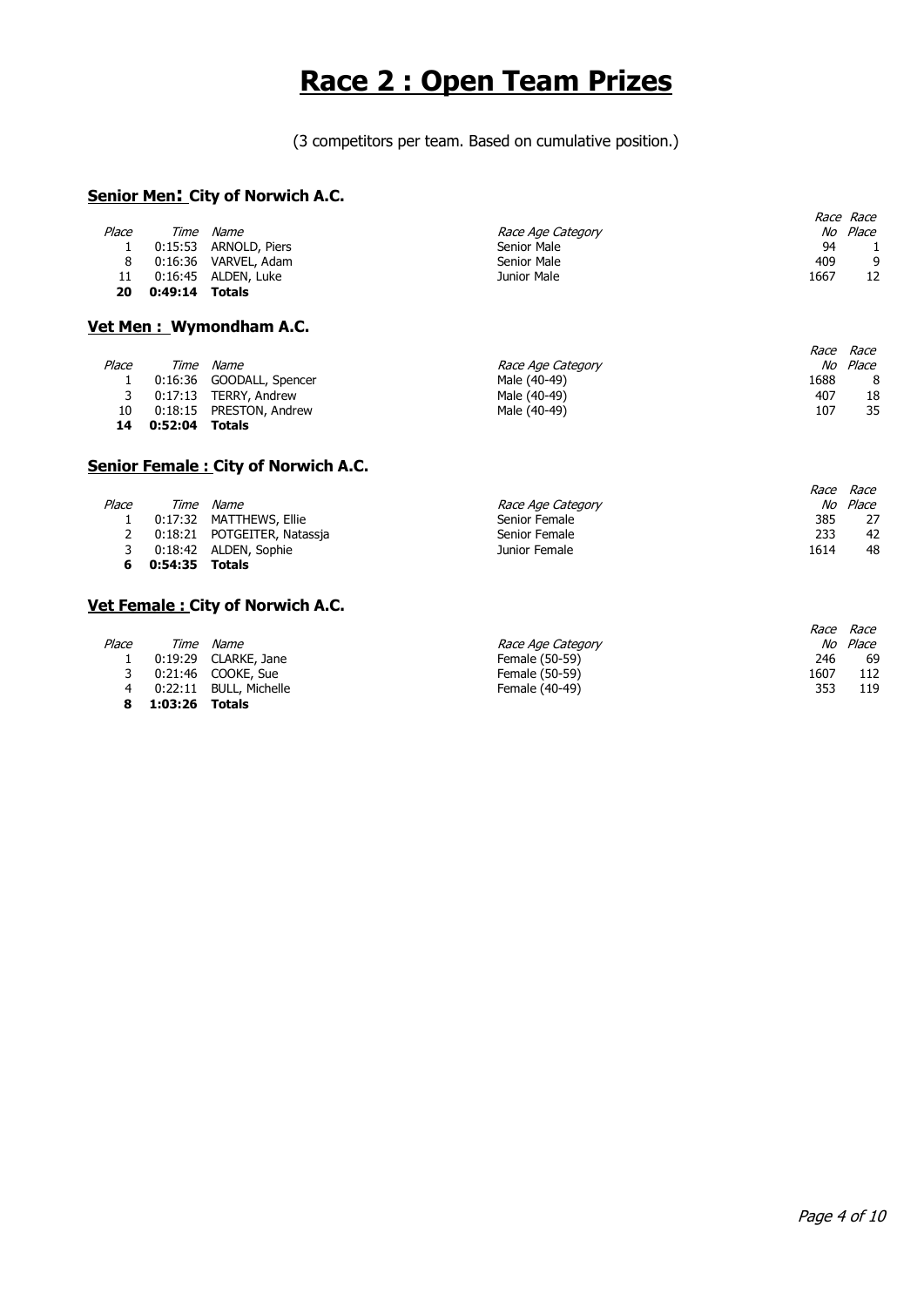## **Norfolk County Championship 5 Km: 2013**

## **Team Results**

#### **Wednesday 19th June 2013 7:15 pm**

#### **Team Prize List : Men**

#### **Norfolk County Championship Senior Men (13-39) Team**

(4 competitors per team. Based on cumulative position.)

|       |         | <b>GOLD: City of Norwich A.C.</b>          |                   | Race | Race  |
|-------|---------|--------------------------------------------|-------------------|------|-------|
| Place | Time    | Name                                       | Race Age Category | No   | Place |
|       | 0:15:53 | ARNOLD, Piers                              | Senior Male       | 94   |       |
| 7     | 0:16:36 | VARVEL, Adam                               | Senior Male       | 409  | 9     |
| 10    | 0:16:45 | ALDEN, Luke                                | Junior Male       | 1667 | 12    |
| 15    | 0:17:14 | BECKETT, Bruce                             | Junior Male       | 63   | 19    |
| 33    | 1:06:28 | Totals                                     |                   |      |       |
|       |         | <b>SILVER: North Norfolk Beach Runners</b> |                   | Race | Race  |
| Place | Time    | Name                                       | Race Age Category | No   | Place |
| 3     | 0:16:12 | BATTRICK, John                             | Senior Male       | 102  | 3     |
| 8     | 0:16:38 | MERRYLEES, Chris                           | Senior Male       | 89   | 10    |
| 11    | 0:16:52 | KETT, Andy                                 | Senior Male       | 95   | 13    |
| 30    | 0:18:46 | NEALE, Darren                              | Senior Male       | 97   | 49    |
| 52    | 1:08:28 | <b>Totals</b>                              |                   |      |       |
|       |         | <b>BRONZE: City of Norwich A.C.</b>        |                   | Race | Race  |
| Place | Time    | Name                                       | Race Age Category | No   | Place |
| 19    | 0:17:27 | <b>BALFE, Stephen</b>                      | Senior Male       | 415  | 25    |
| 23    | 0:18:10 | CROWE, Daniel                              | Junior Male       | 59   | 34    |
| 24    | 0:18:15 | DONAVON, Richard                           | Senior Male       | 406  | 36    |
| 25    | 0:18:16 | NICHOLLS, Stephen                          | Senior Male       | 73   | 37    |

**91 1:12:08 Totals**

### **Norfolk County Championship Veteran Men (40+) Team**

(4 competitors per team. Based on cumulative position.)

|       |         | <b>GOLD: Wymondham A.C.</b>                |                   | <i>Race</i> | Race  |
|-------|---------|--------------------------------------------|-------------------|-------------|-------|
| Place | Time    | Name                                       | Race Age Category | No          | Place |
| 1     | 0:16:36 | GOODALL, Spencer                           | Male (40-49)      | 1688        | 8     |
| 3     | 0:17:13 | TERRY, Andrew                              | Male (40-49)      | 407         | 18    |
| 10    | 0:18:15 | PRESTON, Andrew                            | Male (40-49)      | 107         | 35    |
| 16    | 0:19:01 | CHILDERHOUSE, Steve                        | Male (40-49)      | 426         | 54    |
| 30    | 1:11:05 | Totals                                     |                   |             |       |
|       |         | <b>SILVER: Norwich Road Runners</b>        |                   | Race        | Race  |
| Place | Time    | Name                                       | Race Age Category | No          | Place |
| 9     | 0:17:57 | SHERRY, Karl                               | Male (50-59)      | 430         | 33    |
| 12    | 0:18:19 | GARRETT, Mark                              | Male (40-49)      | 52          | 40    |
| 13    | 0:18:20 | GRAND, Adrian                              | Male (40-49)      | 46          | 41    |
| 17    | 0:19:05 | FRARY, Matthew                             | Male (40-49)      | 83          | 57    |
| 51    | 1:13:41 | Totals                                     |                   |             |       |
|       |         | <b>BRONZE: North Norfolk Beach Runners</b> |                   | Race        | Race  |
| Place | Time    | Name                                       | Race Age Category | No          | Place |
| 2     | 0:17:12 | MUFFETT, Paul                              | Male (50-59)      | 67          | 17    |
| 8     | 0:17:56 | SEAMARK, Jamie                             | Male (40-49)      | 401         | 32    |
| 11    | 0:18:18 | BROWN, Hugh                                | Male (40-49)      | 106         | 39    |
| 33    | 0:20:07 | LEACH, John                                | Male (50-59)      | 1657        | 82    |
| 54    | 1:13:33 | <b>Totals</b>                              |                   |             |       |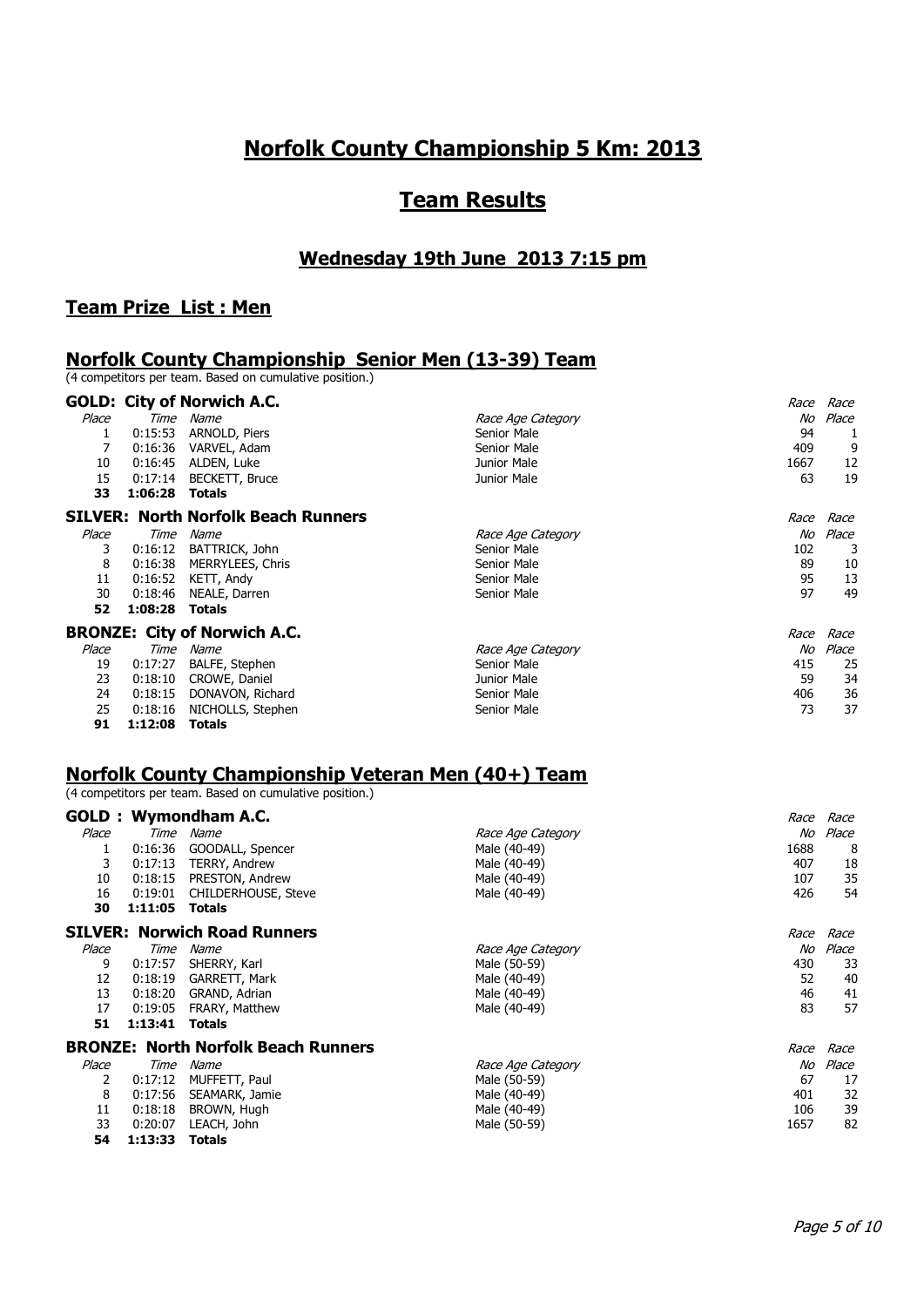## **Norfolk County Championship 5 Km: 2013**

## **Team Results**

#### **Wednesday 19th June 2013 7:15 pm**

#### **Team Prize List : Ladies**

#### **Norfolk County Championship Senior Ladies (13-39) Team**

(3 competitors per team. Based on cumulative position.)

|       |                | <b>GOLD: City of Norwich A.C.</b>   | <i>Race</i>             | Race  |
|-------|----------------|-------------------------------------|-------------------------|-------|
| Place | Time           | Name                                | No<br>Race Age Category | Place |
|       | 0:17:32        | <b>MATTHEWS, Ellie</b>              | Senior Female<br>385    | 27    |
| 2     | 0:18:21        | POTGEITER, Natassja                 | Senior Female<br>233    | 42    |
| 3     | 0:18:42        | ALDEN, Sophie                       | Junior Female<br>1614   | 48    |
| 6     | 0:54:35        | <b>Totals</b>                       |                         |       |
|       |                | <b>SILVER: City of Norwich A.C.</b> | <i>Race</i>             | Race  |
| Place | Time           | Name                                | No<br>Race Age Category | Place |
| 4     | 0:19:14        | <b>BECKETT, Mabel</b>               | 232<br>Senior Female    | 62    |
| 5     | 0:19:26        | ALFORD, Nicky                       | Senior Female<br>382    | 68    |
|       | 0:20:39        | HOOGKAMER, Anna                     | Senior Female<br>256    | 96    |
| 16    | 0:59:19        | Totals                              |                         |       |
|       |                | <b>BRONZE: Wymondham A.C.</b>       | Race                    | Race  |
| Place | Time           | Name                                | No<br>Race Age Category | Place |
| 8     | 0:22:49        | <b>BRADLEY, Vikki</b>               | Senior Female<br>253    | 128   |
| 9     | 0:22:51        | RUDD, Jen                           | Senior Female<br>250    | 130   |
| 14    | 0:25:11        | DADY, Sylvia                        | Senior Female<br>387    | 172   |
| 31    | 1:10:51 Totals |                                     |                         |       |

## **Norfolk County Championship Veteran Ladies (40+) Team**

(3 competitors per team. Based on cumulative position.)

#### **GOLD: City of Norwich A.C.** Race Race

| Place | Time    | Name                                | Race Age Category | No          | Place |
|-------|---------|-------------------------------------|-------------------|-------------|-------|
|       | 0:19:29 | CLARKE, Jane                        | Female (50-59)    | 246         | 69    |
| 3     | 0:21:46 | COOKE, Sue                          | Female (50-59)    | 1607        | 112   |
| 4     | 0:22:11 | <b>BULL, Michelle</b>               | Female (40-49)    | 353         | 119   |
| 8     | 1:03:26 | <b>Totals</b>                       |                   |             |       |
|       |         | <b>SILVER: City of Norwich A.C.</b> |                   | <i>Race</i> | Race  |
| Place | Time    | Name                                | Race Age Category | No          | Place |
| 6     | 0:22:37 | SPENCE, Sabina                      | Female (40-49)    | 384         | 124   |
| 16    | 0:24:24 | HOLLIS, Liz                         | Female (40-49)    | 1632        | 157   |
| 18    | 0:24:27 | FLUTE, Sue                          | Female (40-49)    | 1634        | 159   |
| 40    | 1:11:28 | <b>Totals</b>                       |                   |             |       |
|       |         | <b>BRONZE: Norwich Road Runners</b> |                   | Race        | Race  |
| Place | Time    | Name                                | Race Age Category | No          | Place |
| 5.    | 0:22:29 | CUSHING, Sally                      | Female (40-49)    | 222         | 123   |
| 10    | 0:23:17 | STEELE, Ruth                        | Female (40-49)    | 1631        | 139   |
| 35    | 0:29:08 | REDDY, Samantha                     | Female (40-49)    | 231         | 213   |
| 50    | 1:14:54 | Totals                              |                   |             |       |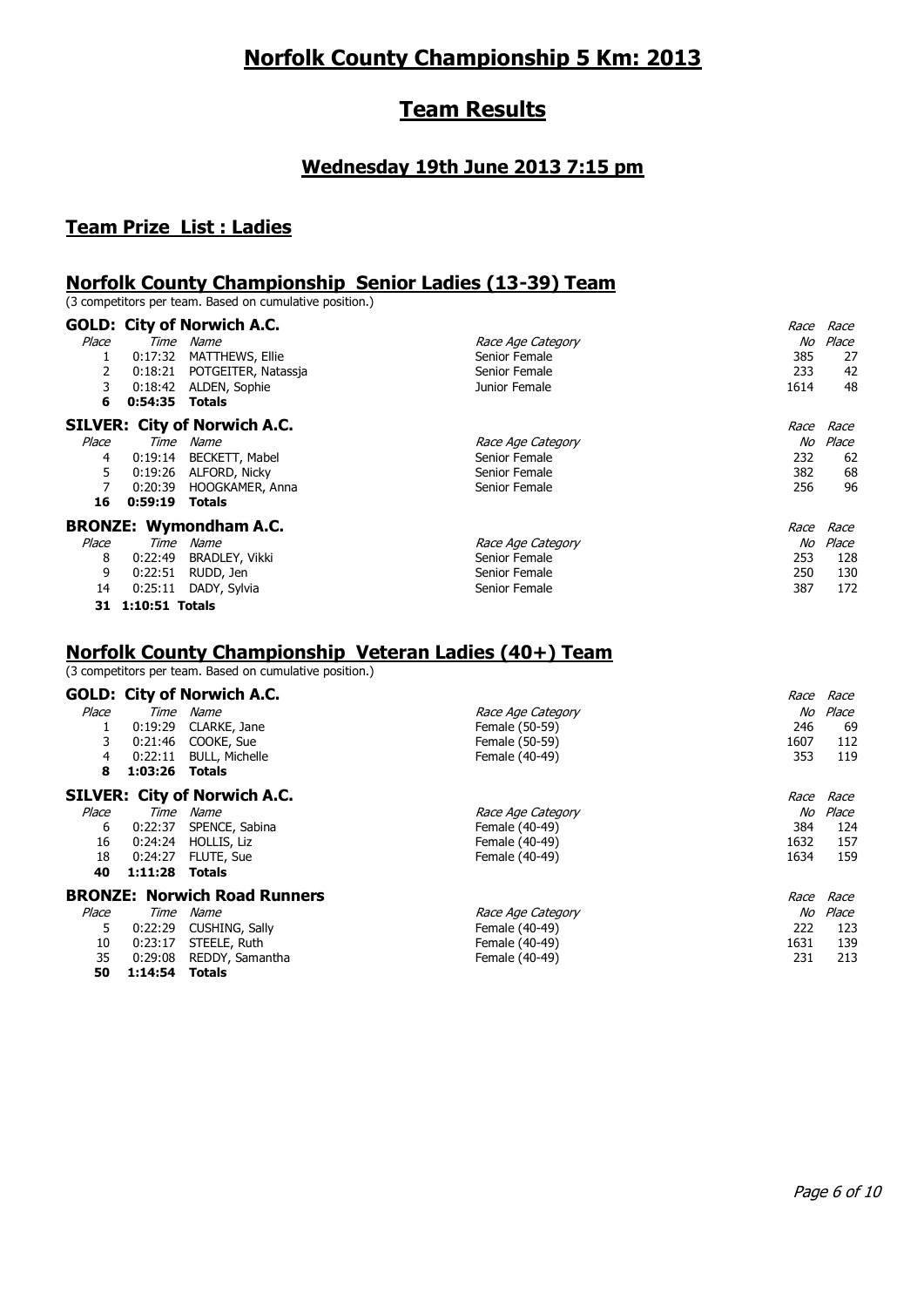# **Individual Full Results for All Competitors**

| Place    | Time               | Name                              |
|----------|--------------------|-----------------------------------|
| 1        | 0:15:53            | ARNOLD, Piers                     |
| 2        | 0:16:06            | SANDFORD, Paul                    |
| 3        | 0:16:12            | BATTRICK, John                    |
| 4        | 0:16:15            | SKIPPER, Joe                      |
| 5        | 0:16:15            | O'NEILL, James                    |
| 6        | 0:16:29            | HAWES, Joseph                     |
| 7        | 0:16:34            | McMORRAN, Kieron                  |
| 8        | 0:16:36            | GOODALL, Spencer                  |
| 9        | 0:16:36            | VARVEL, Adam                      |
| 10       | 0:16:38            | MERRYLEES, Chris                  |
| 11       |                    | THOMPSON, Mark                    |
| 12       | 0:16:43            |                                   |
|          | 0:16:45            | ALDEN, Luke                       |
| 13       | 0:16:52            | KETT, Andy                        |
| 14       | 0:16:59            | FOSTER, Edward                    |
| 15       | 0:17:02            | CANNELL, Stephen                  |
| 16       | 0:17:07            | CRASKE, Adam                      |
| 17       | 0:17:12            | MUFFETT, Paul                     |
| 18       | 0:17:13            | TERRY, Andrew                     |
| 19       | 0:17:14            | <b>BECKETT, Bruce</b>             |
| 20       | 0:17:19            | CHEVERTON, Robert                 |
| 21       | 0:17:22            | GRUBB, Mark                       |
| 22       | 0:17:23            | HONEYMAN, Ryan                    |
| 23       | 0:17:24            | COOK, Lee                         |
| 24       | 0:17:25            | ARNOLD, Nigel                     |
| 25       | 0:17:27            | BALFE, Stephen                    |
| 26       | 0:17:30            | STONE, Matthew                    |
| 27       | 0:17:32            | <b>MATTHEWS, Ellie</b>            |
| 28       | 0:17:33            | LINGWOOD, Jay                     |
| 29       | 0:17:39            | MOORE, John                       |
| 30       | 0:17:45            | MULLIGAN, Andrew                  |
| 31       | 0:17:49            | COLLINSON, Ben                    |
| 32       | 0:17:56            | SEAMARK, Jamie                    |
| 33       | 0:17:57            | SHERRY, Karl                      |
| 34       | 0:18:10            | CROWE, Daniel                     |
| 35       | 0:18:15            | PRESTON, Andrew                   |
| 36       | 0:18:15            | DONAVON, Richard                  |
| 37       | 0:18:16            | NICHOLLS, Stephen                 |
|          |                    |                                   |
| 38<br>39 | 0:18:16<br>0:18:18 | KIRTON, Joseph                    |
|          |                    | BROWN, Hugh                       |
| 40       | 0:18:19            | GARRETT, Mark                     |
| 41       | 0:18:20            | GRAND, Adrian                     |
| 42       | 0:18:21            | POTGEITER, Natassja               |
| 43       | 0:18:22            | SMITH, Chris                      |
| 44       | 0:18:23            | SPINDLER, Darren                  |
| 45       | 0:18:26            | SHEARER, Neil                     |
| 46       | 0:18:38            | MOUNTAIN, Jason                   |
| 47       | 0:18:41            | HARMER, Mark                      |
| 48       | 0:18:42            | ALDEN, Sophie                     |
| 49       | 0:18:46            | NEALE, Darren                     |
| 50       | 0:18:51            | <b>BUTCHER, Leigh</b>             |
| 51       | 0:18:58            | EVANS, Marc                       |
| 52       | 0:18:59            | ROBILLIARD, Colin                 |
| 53       | 0:19:00            | WOODS, Peter                      |
| 54       | 0:19:01            | CHILDERHOUSE, Steve               |
| 55       | 0:19:02            | McMORRIS, Will                    |
| 56       | 0:19:03            | SARI, Guzel                       |
| 57       | 0:19:05            | FRARY, Matthew                    |
| 58       | 0:19:06            | COTTON, Jacob                     |
| 59       | 0:19:07            | TUDGE, David                      |
| 60       | 0:19:10            | PASK, Matt                        |
| 61       | 0:19:12            | JOHNSON, Pete                     |
| 62       | 0:19:14            |                                   |
| 63       | 0:19:16            | BECKETT, Mabel<br>CHURCH, Stephen |
| 64       | 0:19:18            | NELSON, Glen                      |
| 65       | 0:19:21            | ARMES, Michael                    |
| 66       | 0:19:22            | WATERS, Adrian                    |
| 67       | 0:19:24            | BROSTER, Juliet                   |
| 68       | 0:19:26            | ALFORD, Nicky                     |
| 69       | 0:19:29            | CLARKE, Jane                      |
| 70       | 0:19:38            | COLLYER, Richard                  |
|          |                    |                                   |

|                |      |                             |                             |                          |      | Race Race      |
|----------------|------|-----------------------------|-----------------------------|--------------------------|------|----------------|
| Place          | Time | <b>Name</b>                 | Team                        | <b>Race Age Category</b> |      | No Place       |
| 1              |      | 0:15:53 ARNOLD, Piers       | City of Norwich A.C.        | Senior Male              | 94   | 1              |
|                |      | 2 0:16:06 SANDFORD, Paul    | <b>Norfolk Harriers</b>     | Senior Male              | 90   | $\overline{2}$ |
| 3              |      | 0:16:12 BATTRICK, John      | North Norfolk Beach Runners | Senior Male              | 102  | 3              |
| 4              |      | 0:16:15 SKIPPER, Joe        | Tri-Anglia                  | Senior Male              | 428  | 4              |
| 5              |      | 0:16:15 O'NEILL, James      | <b>Ryston Runners</b>       | Senior Male              | 43   | 5              |
| 6              |      | 0:16:29 HAWES, Joseph       | Norfolk Gazelles            | Senior Male              | 81   | 6              |
| $\overline{7}$ |      | 0:16:34 McMORRAN, Kieron    | Bungay Black Dog A.C.       | Junior Male              | 88   | 7              |
| 8              |      | 0:16:36 GOODALL, Spencer    | Wymondham A.C.              | Male (40-49)             | 1688 | 8              |
| 9              |      | 0:16:36 VARVEL, Adam        | City of Norwich A.C.        | Senior Male              | 409  | 9              |
| 10             |      | 0:16:38 MERRYLEES, Chris    | North Norfolk Beach Runners | Senior Male              | 89   | 10             |
| 11             |      | 0:16:43 THOMPSON, Mark      | Gt. Yarmouth RRC            | Senior Male              | 104  | 11             |
|                |      | 12 0:16:45 ALDEN, Luke      | City of Norwich A.C.        | Junior Male              | 1667 | 12             |
| 13             |      | $0:16:52$ KETT, Andy        | North Norfolk Beach Runners | Senior Male              | 95   | 13             |
| 14             |      | 0:16:59 FOSTER, Edward      |                             | Junior Male              | 1685 | 14             |
|                |      | 15 0:17:02 CANNELL, Stephen |                             | Senior Male              | 414  | 15             |
| 16             |      | 0:17:07 CRASKE, Adam        | Bungay Black Dog A.C.       | Senior Male              | 1650 | 16             |
|                |      | 17 0:17:12 MUFFETT, Paul    | North Norfolk Beach Runners | Male (50-59)             | 67   | 17             |
| 18             |      | 0:17:13 TERRY, Andrew       | Wymondham A.C.              | Male (40-49)             | 407  | 18             |
| 19             |      | 0:17:14 BECKETT, Bruce      | City of Norwich A.C.        | Junior Male              | 63   | 19             |
| 20             |      | 0:17:19 CHEVERTON, Robert   | City of Norwich A.C.        | Male (50-59)             | 65   | 20             |
| 21             |      | 0:17:22 GRUBB, Mark         | Norfolk Gazelles            | Senior Male              | 408  | 21             |
|                |      | 22 0:17:23 HONEYMAN, Ryan   |                             | Senior Male              | 1670 | 22             |
| 23             |      | 0:17:24 COOK, Lee           |                             | Senior Male              | 427  | 23             |
| 24             |      | 0:17:25 ARNOLD, Nigel       | Norfolk Gazelles            | Male (50-59)             | 77   | 24             |
| 25             |      | 0:17:27 BALFE, Stephen      | City of Norwich A.C.        | Senior Male              | 415  | 25             |
| 26             |      | 0:17:30 STONE, Matthew      | Coltishall Jaguars          | Male (40-49)             | 53   | 26             |
| 27             |      | 0:17:32 MATTHEWS, Ellie     | City of Norwich A.C.        | Senior Female            | 385  | 27             |
| 28             |      | 0:17:33 LINGWOOD, Jay       |                             | Senior Male              | 429  | 28             |
| 29             |      | 0:17:39 MOORE, John         | Norfolk Gazelles            | Male (50-59)             | 418  | 29             |
| 30             |      | 0:17:45 MULLIGAN, Andrew    | Coltishall Jaguars          | Senior Male              | 96   | 30             |
| 31             |      | 0:17:49 COLLINSON, Ben      | West Norfolk A.C.           | Senior Male              | 1660 | 31             |
| 32             |      | 0:17:56 SEAMARK, Jamie      | North Norfolk Beach Runners | Male (40-49)             | 401  | 32             |
| 33             |      | 0:17:57 SHERRY, Karl        | Norwich Road Runners        | Male (50-59)             | 430  | 33             |
| 34             |      | 0:18:10 CROWE, Daniel       | City of Norwich A.C.        | Junior Male              | 59   | 34             |
| 35             |      | 0:18:15 PRESTON, Andrew     | Wymondham A.C.              | Male (40-49)             | 107  | 35             |
| 36             |      | 0:18:15 DONAVON, Richard    | City of Norwich A.C.        | Senior Male              | 406  | 36             |
| 37             |      | 0:18:16 NICHOLLS, Stephen   | City of Norwich A.C.        | Senior Male              | 73   | 37             |
| 38             |      | 0:18:16 KIRTON, Joseph      | Thetford A.C.               | Senior Male              | 87   | 38             |
| 39             |      | 0:18:18 BROWN, Hugh         | North Norfolk Beach Runners | Male (40-49)             | 106  | 39             |
| 40             |      | 0:18:19 GARRETT, Mark       | Norwich Road Runners        | Male (40-49)             | 52   | 40             |
| 41             |      | 0:18:20 GRAND, Adrian       | Norwich Road Runners        | Male (40-49)             | 46   | 41             |
| 42             |      | 0:18:21 POTGEITER, Natassja | City of Norwich A.C.        | Senior Female            | 233  | 42             |
| 43             |      | 0:18:22 SMITH, Chris        | Norfolk Gazelles            | Senior Male              | 40   | 43             |
| 44             |      | 0:18:23 SPINDLER, Darren    | Vegan Rurrers               | Senior Male              | 432  | 44             |
|                |      | 45 0:18:26 SHEARER, Neil    | City of Norwich A.C.        | Male (40-49)             | 423  | 45             |
| 46             |      | 0:18:38 MOUNTAIN, Jason     | Wymondham A.C.              | Senior Male              | 109  | 46             |
| 47             |      | 0:18:41 HARMER, Mark        | Coltishall Jaguars          | Senior Male              | 78   | 47             |
| 48             |      | 0:18:42 ALDEN, Sophie       | City of Norwich A.C.        | Junior Female            | 1614 | 48             |
| 49             |      | 0:18:46 NEALE, Darren       | North Norfolk Beach Runners | Senior Male              | 97   | 49             |
| 50             |      | 0:18:51 BUTCHER, Leigh      | Lowestoft Road Runners      | Senior Male              | 413  | 50             |
| 51             |      | 0:18:58 EVANS, Marc         | Gt. Yarmouth RRC            | Senior Male              | 72   | 51             |
| 52             |      | 0:18:59 ROBILLIARD, Colin   | Coltishall Jaguars          | Male $60+$               | 42   | 52             |
| 53             |      | 0:19:00 WOODS, Peter        | City of Norwich A.C.        | Male (40-49)             | 1669 | 53             |
| 54             |      | 0:19:01 CHILDERHOUSE, Steve | Wymondham A.C.              | Male (40-49)             | 426  | 54             |
| 55             |      | 0:19:02 McMORRIS, Will      |                             | Senior Male              | 80   | 55             |
| 56             |      | 0:19:03 SARI, Guzel         | Dereham Runners A.C.        | Senior Male              | 435  | 56             |
| 57             |      | 0:19:05 FRARY, Matthew      | Norwich Road Runners        | Male (40-49)             | 83   | 57             |
| 58             |      | 0:19:06 COTTON, Jacob       | City of Norwich A.C.        | Junior Male              | 403  | 58             |
| 59             |      | 0:19:07 TUDGE, David        | City of Norwich A.C.        | Senior Male              | 1666 | 59             |
| 60             |      | 0:19:10 PASK, Matt          | Wymondham A.C.              | Male (40-49)             | 1677 | 60             |
| 61             |      | 0:19:12 JOHNSON, Pete       | Norfolk Gazelles            | Male (50-59)             | 82   | 61             |
| 62             |      | 0:19:14 BECKETT, Mabel      | City of Norwich A.C.        | Senior Female            | 232  | 62             |
| 63             |      | 0:19:16 CHURCH, Stephen     | City of Norwich A.C.        | Male (50-59)             | 71   | 63             |
| 64             |      | 0:19:18 NELSON, Glen        | Tri-Anglia                  | Male (50-59)             | 44   | 64             |
| 65             |      | 0:19:21 ARMES, Michael      | Norwich Road Runners        | Male (40-49)             | 402  | 65             |
| 66             |      | 0:19:22 WATERS, Adrian      | Norfolk Gazelles            | Male (40-49)             | 1679 | 66             |
| 67             |      | 0:19:24 BROSTER, Juliet     | City of Norwich A.C.        | Senior Female            | 251  | 67             |
| 68             |      | 0:19:26 ALFORD, Nicky       | City of Norwich A.C.        | Senior Female            | 382  | 68             |
| 69             |      | 0:19:29 CLARKE, Jane        | City of Norwich A.C.        | Female (50-59)           | 246  | 69             |
| 70             |      | 0:19:38 COLLYER, Richard    | Coltishall Jaguars          | Male (40-49)             | 54   | 70             |
|                |      |                             |                             |                          |      |                |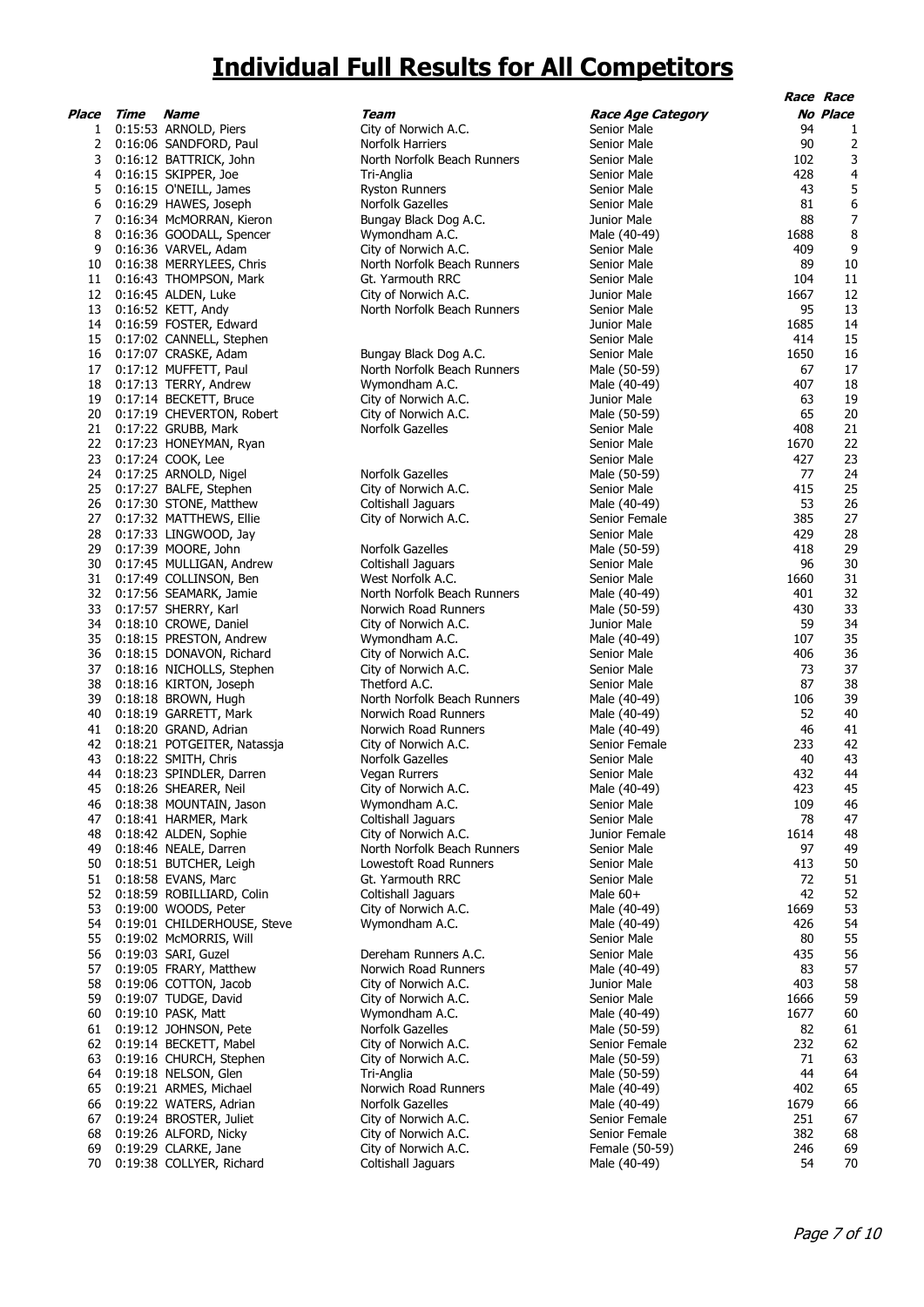|     | <b>Place Time Name</b> |                                  | Team                        | <b>Race Age Category</b> |      | No Place |
|-----|------------------------|----------------------------------|-----------------------------|--------------------------|------|----------|
|     |                        | 71 0:19:44 BLAKE, Dean           | Coltishall Jaguars          | Senior Male              | 1663 | 71       |
|     |                        | 72 0:19:48 ASKER, David          |                             | Senior Male              | 1693 | 72       |
|     |                        | 73 0:19:50 MORRIS-JONES, Richard | Reepham Runners             | Male (40-49)             | 417  | 73       |
|     |                        | 74 0:19:50 HURREN, Dale          | Norwich Road Runners        | Male (50-59)             | 84   | 74       |
|     |                        | 75 0:19:55 ELLIS, Vince          | City of Norwich A.C.        | Male (50-59)             | 56   | 75       |
|     |                        | 76 0:19:56 DADY, Stephen         | Wymondham A.C.              | Male $60+$               | 411  | 76       |
|     |                        | 77 0:19:58 HURR, Phil            | Norfolk Gazelles            | Male (50-59)             | 58   | 77       |
|     |                        | 78 0:20:01 KNOWLES, Harry        | City of Norwich A.C.        | Male (50-59)             | 74   | 78       |
|     |                        | 79 0:20:02 ARMSTRONG, Darren     | North Norfolk Beach Runners | Senior Male              | 1659 | 79       |
|     |                        | 80 0:20:04 BAKER, Stephen        | Tri-Anglia                  | Male (40-49)             | 75   | 80       |
|     |                        | 81 0:20:05 ROBSON, Sean          |                             |                          | 92   | 81       |
|     |                        |                                  |                             | Male (40-49)             |      |          |
|     |                        | 82 0:20:07 LEACH, John           | North Norfolk Beach Runners | Male (50-59)             | 1657 | 82       |
|     |                        | 83 0:20:11 CHORLEY, Chris        | Bungay Black Dog A.C.       | Male (50-59)             | 1683 | 83       |
|     |                        | 84 0:20:12 SWANSON, Finlay       |                             | Junior Male              | 99   | 84       |
|     |                        | 85 0:20:12 JAY, Adrian           | Coltishall Jaguars          | Male (40-49)             | 85   | 85       |
|     |                        | 86 0:20:13 BRIGGS, Jonathan      |                             | Male (40-49)             | 100  | 86       |
|     |                        | 87 0:20:15 COLE, Jason           |                             | Senior Male              | 1678 | 87       |
|     |                        | 88 0:20:18 SUTHERLAND, Luke      |                             | Senior Male              | 1690 | 88       |
| 89  |                        | 0:20:24 MOORE, Chris             | Norfolk Gazelles            | Male (50-59)             | 1651 | 89       |
|     |                        | 90 0:20:25 NEWSTEAD, Martin      |                             | Male (40-49)             | 1649 | 90       |
|     |                        | 91 0:20:27 BELL, Jeremy          |                             | Male (40-49)             | 420  | 91       |
| 92  |                        | 0:20:28 NORRIS, Kezia            | North Norfolk Beach Runners | Junior Female            | 389  | 92       |
|     |                        | 93 0:20:28 WILLIAMS, Bryn        | Coltishall Jaguars          | Male (40-49)             | 388  | 93       |
| 94  |                        | 0:20:37 ARNOLD, Chris            | Tri-Anglia                  | Male (50-59)             | 93   | 94       |
|     |                        | 95 0:20:38 YEOMANS, Martin       | Norwich Road Runners        | Male $60+$               | 309  | 95       |
|     |                        | 96 0:20:39 HOOGKAMER, Anna       | City of Norwich A.C.        | Senior Female            | 256  | 96       |
| 97  |                        | 0:20:42 WADE, Jamie              | North Norfolk Beach Runners | Senior Male              | 103  | 97       |
| 98  |                        | 0:20:42 TUFTS, Mark              | Wymondham A.C.              | Male (40-49)             | 51   | 98       |
|     |                        | 99 0:20:47 LEFEVRE, David        |                             | Senior Male              | 1662 | 99       |
|     |                        | 100 0:20:48 HARDINGHAM, Kevin    | Norfolk Gazelles            | Male (50-59)             | 76   | 100      |
|     |                        | 101 0:20:59 LEEVES, Stephen      | Gt. Yarmouth RRC            | Male (50-59)             | 45   | 101      |
|     |                        | 102 0:21:08 JACKSON, Aaron       | Dereham Runners A.C.        | Senior Male              | 431  | 102      |
|     |                        | 103 0:21:10 BLACKWELL, Daniel    |                             | Senior Male              | 1664 | 103      |
|     |                        | 104 0:21:15 BROWN, Chris         |                             | Senior Male              | 1671 | 104      |
|     |                        | 105 0:21:20 MAHONEY, Chris       |                             |                          | 1665 | 105      |
|     |                        |                                  |                             | Male (40-49)             | 410  |          |
|     |                        | 106 0:21:26 FRARY, Mathew        |                             | Male (40-49)             |      | 106      |
|     |                        | 107 0:21:32 KENDALL, Robert      | Wymondham A.C.              | Male (40-49)             | 424  | 107      |
|     |                        | 108 0:21:32 WHITING, Phil        | Norfolk Gazelles            | Senior Male              | 400  | 108      |
|     |                        | 109 0:21:33 BECKETT, Simon       |                             | Male (40-49)             | 62   | 109      |
|     |                        | 110 0:21:36 SEARSON, Fiona       |                             | Female (40-49)           | 221  | 110      |
|     |                        | 111 0:21:36 HARDINGHAM, Graham   | Norfolk Gazelles            | Male (50-59)             | 1652 | 111      |
|     |                        | 112 0:21:46 COOKE, Sue           | City of Norwich A.C.        | Female (50-59)           | 1607 | 112      |
|     |                        | 113 0:21:54 WATSON, Gerry        | Wymondham A.C.              | Male (50-59)             | 419  | 113      |
|     |                        | 114 0:21:58 HAMMOND, Andrew      | Norfolk Gazelles            | Male (50-59)             | 79   | 114      |
| 115 |                        | 0:22:02 JENKINS, Paul            |                             | Male (50-59)             | 1689 | 115      |
|     |                        | 116 0:22:03 BONE, John           | Gt. Yarmouth RRC            | Male 60+                 | 111  | 116      |
|     |                        | 117 0:22:05 BOND, Danny          | Norwich Road Runners        | Senior Male              | 1699 | 117      |
|     |                        | 118 0:22:09 WOODS, Tim           | Norfolk Gazelles            | Male (50-59)             | 422  | 118      |
|     |                        | 119 0:22:11 BULL, Michelle       | City of Norwich A.C.        | Female (40-49)           | 353  | 119      |
|     |                        | 120 0:22:14 MAW, Gordon          | Norwich Road Runners        | Male (40-49)             | 1646 | 120      |
|     |                        | 121 0:22:21 ROWLEY, David        |                             | Male (40-49)             | 1692 | 121      |
|     |                        | 122 0:22:25 PRIOR, Kevin         |                             | Male (40-49)             | 60   | 122      |
| 123 |                        | 0:22:29 CUSHING, Sally           | Norwich Road Runners        | Female (40-49)           | 222  | 123      |
| 124 |                        | 0:22:37 SPENCE, Sabina           | City of Norwich A.C.        | Female (40-49)           | 384  | 124      |
| 125 |                        | 0:22:43 CLEMINSON, Ian           | Coltishall Jaguars          | Male (40-49)             | 404  | 125      |
| 126 |                        | 0:22:45 NORRIS, Antony           |                             | Male (40-49)             | 416  | 126      |
|     |                        | 127 0:22:47 RICHARDSON, Pauline  | Gt. Yarmouth RRC            | Female (50-59)           | 223  | 127      |
| 128 |                        | 0:22:49 BRADLEY, Vikki           | Wymondham A.C.              | Senior Female            | 253  | 128      |
| 129 |                        | 0:22:50 ALLAWAY, Stephen         |                             | Male (40-49)             | 47   | 129      |
| 130 |                        | 0:22:51 RUDD, Jen                | Wymondham A.C.              | Senior Female            | 250  | 130      |
|     |                        | 131 0:22:53 WARD, Kevin          |                             | Male (50-59)             | 70   | 131      |
| 132 |                        | 0:23:05 HANNANT, Emily           | <b>Coltishall Jaguars</b>   | Senior Female            | 238  | 132      |
| 133 |                        | 0:23:07 DELF, William            | City of Norwich A.C.        | Male (50-59)             | 91   | 133      |
| 134 |                        |                                  | Coltishall Jaguars          |                          | 239  | 134      |
|     |                        | 0:23:08 JAY, Sarah               |                             | Female (40-49)           |      |          |
| 135 |                        | 0:23:10 BATTRICK, Peter          |                             | Male $60+$               | 1674 | 135      |
|     |                        | 136 0:23:12 BEE, Glenn           |                             | Male (50-59)             | 101  | 136      |
| 137 |                        | 0:23:14 COSTELLO, Marian         |                             | Female (40-49)           | 236  | 137      |
| 138 |                        | 0:23:16 LAMB, Simon              |                             | Male (40-49)             | 108  | 138      |
| 139 |                        | 0:23:17 STEELE, Ruth             | Norwich Road Runners        | Female (40-49)           | 1631 | 139      |
| 140 |                        | 0:23:22 JONES, Stephanie         |                             | Senior Female            | 1601 | 140      |
| 141 |                        | 0:23:24 SWAN, Pete               |                             | Male (40-49)             | 68   | 141      |
| 142 |                        | 0:23:28 ELLEN, Anne              | Norfolk Gazelles            | Female (50-59)           | 1635 | 142      |
| 143 |                        | 0:23:31 TAYLOR, Martin           |                             | Senior Male              | 1697 | 143      |
| 144 |                        | 0:23:32 ROBSON, Graham           |                             | Male (50-59)             | 1676 | 144      |
| 145 |                        | 0:23:33 HOLLIS, Dave             | Norwich Road Runners        | Male (50-59)             | 434  | 145      |
|     |                        |                                  |                             |                          |      |          |

**Race Race**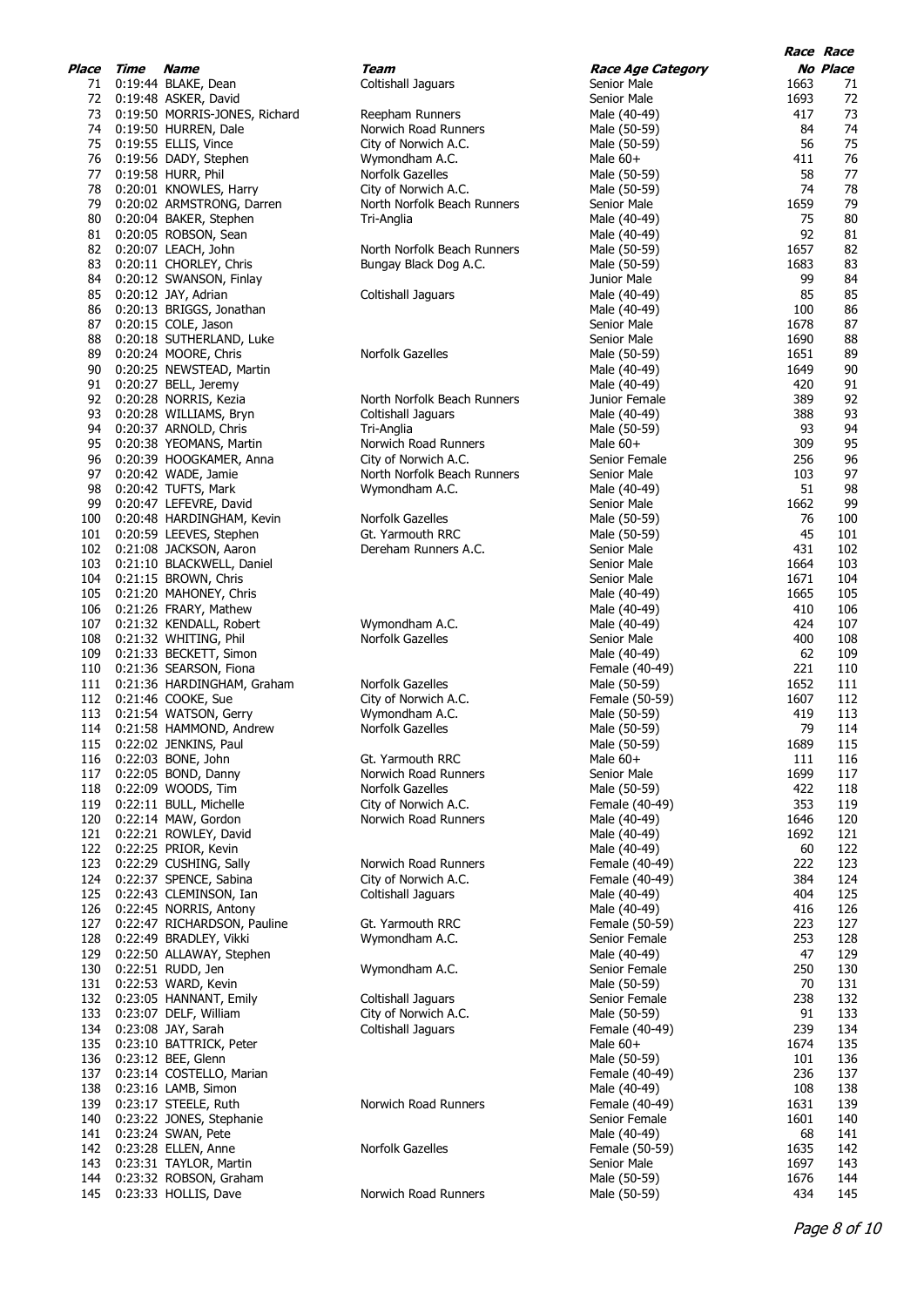| Time | Name                     | Team                                                                                                                                                                                                                                                                                                                                                                                                                                                                                                                                                                                                                                                                                                                                                                                                                                                                                                                                                                                                                                                                                                                                                                                                                                                                                                                                                                                                                                                                                                                                                                                                                                                                                                                                                                                                                                                                                                                                                                                 |
|------|--------------------------|--------------------------------------------------------------------------------------------------------------------------------------------------------------------------------------------------------------------------------------------------------------------------------------------------------------------------------------------------------------------------------------------------------------------------------------------------------------------------------------------------------------------------------------------------------------------------------------------------------------------------------------------------------------------------------------------------------------------------------------------------------------------------------------------------------------------------------------------------------------------------------------------------------------------------------------------------------------------------------------------------------------------------------------------------------------------------------------------------------------------------------------------------------------------------------------------------------------------------------------------------------------------------------------------------------------------------------------------------------------------------------------------------------------------------------------------------------------------------------------------------------------------------------------------------------------------------------------------------------------------------------------------------------------------------------------------------------------------------------------------------------------------------------------------------------------------------------------------------------------------------------------------------------------------------------------------------------------------------------------|
|      |                          |                                                                                                                                                                                                                                                                                                                                                                                                                                                                                                                                                                                                                                                                                                                                                                                                                                                                                                                                                                                                                                                                                                                                                                                                                                                                                                                                                                                                                                                                                                                                                                                                                                                                                                                                                                                                                                                                                                                                                                                      |
|      |                          | Gt. Yarmouth RRC                                                                                                                                                                                                                                                                                                                                                                                                                                                                                                                                                                                                                                                                                                                                                                                                                                                                                                                                                                                                                                                                                                                                                                                                                                                                                                                                                                                                                                                                                                                                                                                                                                                                                                                                                                                                                                                                                                                                                                     |
|      |                          | Bungay Black Dog A.C.                                                                                                                                                                                                                                                                                                                                                                                                                                                                                                                                                                                                                                                                                                                                                                                                                                                                                                                                                                                                                                                                                                                                                                                                                                                                                                                                                                                                                                                                                                                                                                                                                                                                                                                                                                                                                                                                                                                                                                |
|      |                          | North Norfolk Beach Runners                                                                                                                                                                                                                                                                                                                                                                                                                                                                                                                                                                                                                                                                                                                                                                                                                                                                                                                                                                                                                                                                                                                                                                                                                                                                                                                                                                                                                                                                                                                                                                                                                                                                                                                                                                                                                                                                                                                                                          |
|      |                          |                                                                                                                                                                                                                                                                                                                                                                                                                                                                                                                                                                                                                                                                                                                                                                                                                                                                                                                                                                                                                                                                                                                                                                                                                                                                                                                                                                                                                                                                                                                                                                                                                                                                                                                                                                                                                                                                                                                                                                                      |
|      |                          |                                                                                                                                                                                                                                                                                                                                                                                                                                                                                                                                                                                                                                                                                                                                                                                                                                                                                                                                                                                                                                                                                                                                                                                                                                                                                                                                                                                                                                                                                                                                                                                                                                                                                                                                                                                                                                                                                                                                                                                      |
|      |                          | Reepham Runners                                                                                                                                                                                                                                                                                                                                                                                                                                                                                                                                                                                                                                                                                                                                                                                                                                                                                                                                                                                                                                                                                                                                                                                                                                                                                                                                                                                                                                                                                                                                                                                                                                                                                                                                                                                                                                                                                                                                                                      |
|      |                          |                                                                                                                                                                                                                                                                                                                                                                                                                                                                                                                                                                                                                                                                                                                                                                                                                                                                                                                                                                                                                                                                                                                                                                                                                                                                                                                                                                                                                                                                                                                                                                                                                                                                                                                                                                                                                                                                                                                                                                                      |
|      |                          | Eastern Vets A.C.                                                                                                                                                                                                                                                                                                                                                                                                                                                                                                                                                                                                                                                                                                                                                                                                                                                                                                                                                                                                                                                                                                                                                                                                                                                                                                                                                                                                                                                                                                                                                                                                                                                                                                                                                                                                                                                                                                                                                                    |
|      |                          | North Norfolk Beach Runners                                                                                                                                                                                                                                                                                                                                                                                                                                                                                                                                                                                                                                                                                                                                                                                                                                                                                                                                                                                                                                                                                                                                                                                                                                                                                                                                                                                                                                                                                                                                                                                                                                                                                                                                                                                                                                                                                                                                                          |
|      |                          | City of Norwich A.C.                                                                                                                                                                                                                                                                                                                                                                                                                                                                                                                                                                                                                                                                                                                                                                                                                                                                                                                                                                                                                                                                                                                                                                                                                                                                                                                                                                                                                                                                                                                                                                                                                                                                                                                                                                                                                                                                                                                                                                 |
|      |                          | Eastern Vets A.C.                                                                                                                                                                                                                                                                                                                                                                                                                                                                                                                                                                                                                                                                                                                                                                                                                                                                                                                                                                                                                                                                                                                                                                                                                                                                                                                                                                                                                                                                                                                                                                                                                                                                                                                                                                                                                                                                                                                                                                    |
|      |                          | City of Norwich A.C.                                                                                                                                                                                                                                                                                                                                                                                                                                                                                                                                                                                                                                                                                                                                                                                                                                                                                                                                                                                                                                                                                                                                                                                                                                                                                                                                                                                                                                                                                                                                                                                                                                                                                                                                                                                                                                                                                                                                                                 |
|      |                          |                                                                                                                                                                                                                                                                                                                                                                                                                                                                                                                                                                                                                                                                                                                                                                                                                                                                                                                                                                                                                                                                                                                                                                                                                                                                                                                                                                                                                                                                                                                                                                                                                                                                                                                                                                                                                                                                                                                                                                                      |
|      |                          |                                                                                                                                                                                                                                                                                                                                                                                                                                                                                                                                                                                                                                                                                                                                                                                                                                                                                                                                                                                                                                                                                                                                                                                                                                                                                                                                                                                                                                                                                                                                                                                                                                                                                                                                                                                                                                                                                                                                                                                      |
|      |                          | Coltishall Jaguars                                                                                                                                                                                                                                                                                                                                                                                                                                                                                                                                                                                                                                                                                                                                                                                                                                                                                                                                                                                                                                                                                                                                                                                                                                                                                                                                                                                                                                                                                                                                                                                                                                                                                                                                                                                                                                                                                                                                                                   |
|      |                          | Norfolk Gazelles                                                                                                                                                                                                                                                                                                                                                                                                                                                                                                                                                                                                                                                                                                                                                                                                                                                                                                                                                                                                                                                                                                                                                                                                                                                                                                                                                                                                                                                                                                                                                                                                                                                                                                                                                                                                                                                                                                                                                                     |
|      |                          | Wymondham A.C.                                                                                                                                                                                                                                                                                                                                                                                                                                                                                                                                                                                                                                                                                                                                                                                                                                                                                                                                                                                                                                                                                                                                                                                                                                                                                                                                                                                                                                                                                                                                                                                                                                                                                                                                                                                                                                                                                                                                                                       |
|      |                          |                                                                                                                                                                                                                                                                                                                                                                                                                                                                                                                                                                                                                                                                                                                                                                                                                                                                                                                                                                                                                                                                                                                                                                                                                                                                                                                                                                                                                                                                                                                                                                                                                                                                                                                                                                                                                                                                                                                                                                                      |
|      |                          | Bungay Black Dog A.C.                                                                                                                                                                                                                                                                                                                                                                                                                                                                                                                                                                                                                                                                                                                                                                                                                                                                                                                                                                                                                                                                                                                                                                                                                                                                                                                                                                                                                                                                                                                                                                                                                                                                                                                                                                                                                                                                                                                                                                |
|      |                          | Coltishall Jaguars                                                                                                                                                                                                                                                                                                                                                                                                                                                                                                                                                                                                                                                                                                                                                                                                                                                                                                                                                                                                                                                                                                                                                                                                                                                                                                                                                                                                                                                                                                                                                                                                                                                                                                                                                                                                                                                                                                                                                                   |
|      |                          | Wymondham A.C.                                                                                                                                                                                                                                                                                                                                                                                                                                                                                                                                                                                                                                                                                                                                                                                                                                                                                                                                                                                                                                                                                                                                                                                                                                                                                                                                                                                                                                                                                                                                                                                                                                                                                                                                                                                                                                                                                                                                                                       |
|      |                          | Coltishall Jaguars                                                                                                                                                                                                                                                                                                                                                                                                                                                                                                                                                                                                                                                                                                                                                                                                                                                                                                                                                                                                                                                                                                                                                                                                                                                                                                                                                                                                                                                                                                                                                                                                                                                                                                                                                                                                                                                                                                                                                                   |
|      |                          |                                                                                                                                                                                                                                                                                                                                                                                                                                                                                                                                                                                                                                                                                                                                                                                                                                                                                                                                                                                                                                                                                                                                                                                                                                                                                                                                                                                                                                                                                                                                                                                                                                                                                                                                                                                                                                                                                                                                                                                      |
|      |                          | Wymondham A.C.                                                                                                                                                                                                                                                                                                                                                                                                                                                                                                                                                                                                                                                                                                                                                                                                                                                                                                                                                                                                                                                                                                                                                                                                                                                                                                                                                                                                                                                                                                                                                                                                                                                                                                                                                                                                                                                                                                                                                                       |
|      |                          |                                                                                                                                                                                                                                                                                                                                                                                                                                                                                                                                                                                                                                                                                                                                                                                                                                                                                                                                                                                                                                                                                                                                                                                                                                                                                                                                                                                                                                                                                                                                                                                                                                                                                                                                                                                                                                                                                                                                                                                      |
|      |                          | Coltishall Jaguars                                                                                                                                                                                                                                                                                                                                                                                                                                                                                                                                                                                                                                                                                                                                                                                                                                                                                                                                                                                                                                                                                                                                                                                                                                                                                                                                                                                                                                                                                                                                                                                                                                                                                                                                                                                                                                                                                                                                                                   |
|      |                          | City of Norwich A.C.                                                                                                                                                                                                                                                                                                                                                                                                                                                                                                                                                                                                                                                                                                                                                                                                                                                                                                                                                                                                                                                                                                                                                                                                                                                                                                                                                                                                                                                                                                                                                                                                                                                                                                                                                                                                                                                                                                                                                                 |
|      |                          | Coltishall Jaguars                                                                                                                                                                                                                                                                                                                                                                                                                                                                                                                                                                                                                                                                                                                                                                                                                                                                                                                                                                                                                                                                                                                                                                                                                                                                                                                                                                                                                                                                                                                                                                                                                                                                                                                                                                                                                                                                                                                                                                   |
|      |                          | City of Norwich A.C.<br>Norfolk Gazelles                                                                                                                                                                                                                                                                                                                                                                                                                                                                                                                                                                                                                                                                                                                                                                                                                                                                                                                                                                                                                                                                                                                                                                                                                                                                                                                                                                                                                                                                                                                                                                                                                                                                                                                                                                                                                                                                                                                                             |
|      |                          | North Norfolk Beach Runners                                                                                                                                                                                                                                                                                                                                                                                                                                                                                                                                                                                                                                                                                                                                                                                                                                                                                                                                                                                                                                                                                                                                                                                                                                                                                                                                                                                                                                                                                                                                                                                                                                                                                                                                                                                                                                                                                                                                                          |
|      |                          | Reepham Runners                                                                                                                                                                                                                                                                                                                                                                                                                                                                                                                                                                                                                                                                                                                                                                                                                                                                                                                                                                                                                                                                                                                                                                                                                                                                                                                                                                                                                                                                                                                                                                                                                                                                                                                                                                                                                                                                                                                                                                      |
|      |                          | Coltishall Jaguars                                                                                                                                                                                                                                                                                                                                                                                                                                                                                                                                                                                                                                                                                                                                                                                                                                                                                                                                                                                                                                                                                                                                                                                                                                                                                                                                                                                                                                                                                                                                                                                                                                                                                                                                                                                                                                                                                                                                                                   |
|      |                          | Norfolk Gazelles                                                                                                                                                                                                                                                                                                                                                                                                                                                                                                                                                                                                                                                                                                                                                                                                                                                                                                                                                                                                                                                                                                                                                                                                                                                                                                                                                                                                                                                                                                                                                                                                                                                                                                                                                                                                                                                                                                                                                                     |
|      |                          |                                                                                                                                                                                                                                                                                                                                                                                                                                                                                                                                                                                                                                                                                                                                                                                                                                                                                                                                                                                                                                                                                                                                                                                                                                                                                                                                                                                                                                                                                                                                                                                                                                                                                                                                                                                                                                                                                                                                                                                      |
|      |                          | Reepham Runners                                                                                                                                                                                                                                                                                                                                                                                                                                                                                                                                                                                                                                                                                                                                                                                                                                                                                                                                                                                                                                                                                                                                                                                                                                                                                                                                                                                                                                                                                                                                                                                                                                                                                                                                                                                                                                                                                                                                                                      |
|      |                          |                                                                                                                                                                                                                                                                                                                                                                                                                                                                                                                                                                                                                                                                                                                                                                                                                                                                                                                                                                                                                                                                                                                                                                                                                                                                                                                                                                                                                                                                                                                                                                                                                                                                                                                                                                                                                                                                                                                                                                                      |
|      |                          | North Norfolk Beach Runners                                                                                                                                                                                                                                                                                                                                                                                                                                                                                                                                                                                                                                                                                                                                                                                                                                                                                                                                                                                                                                                                                                                                                                                                                                                                                                                                                                                                                                                                                                                                                                                                                                                                                                                                                                                                                                                                                                                                                          |
|      |                          | Coltishall Jaguars                                                                                                                                                                                                                                                                                                                                                                                                                                                                                                                                                                                                                                                                                                                                                                                                                                                                                                                                                                                                                                                                                                                                                                                                                                                                                                                                                                                                                                                                                                                                                                                                                                                                                                                                                                                                                                                                                                                                                                   |
|      |                          | Wymondham A.C.                                                                                                                                                                                                                                                                                                                                                                                                                                                                                                                                                                                                                                                                                                                                                                                                                                                                                                                                                                                                                                                                                                                                                                                                                                                                                                                                                                                                                                                                                                                                                                                                                                                                                                                                                                                                                                                                                                                                                                       |
|      |                          | Wymondham A.C.<br>Norfolk Gazelles                                                                                                                                                                                                                                                                                                                                                                                                                                                                                                                                                                                                                                                                                                                                                                                                                                                                                                                                                                                                                                                                                                                                                                                                                                                                                                                                                                                                                                                                                                                                                                                                                                                                                                                                                                                                                                                                                                                                                   |
|      |                          |                                                                                                                                                                                                                                                                                                                                                                                                                                                                                                                                                                                                                                                                                                                                                                                                                                                                                                                                                                                                                                                                                                                                                                                                                                                                                                                                                                                                                                                                                                                                                                                                                                                                                                                                                                                                                                                                                                                                                                                      |
|      |                          | UK Netrunners                                                                                                                                                                                                                                                                                                                                                                                                                                                                                                                                                                                                                                                                                                                                                                                                                                                                                                                                                                                                                                                                                                                                                                                                                                                                                                                                                                                                                                                                                                                                                                                                                                                                                                                                                                                                                                                                                                                                                                        |
|      |                          | Norfolk Gazelles                                                                                                                                                                                                                                                                                                                                                                                                                                                                                                                                                                                                                                                                                                                                                                                                                                                                                                                                                                                                                                                                                                                                                                                                                                                                                                                                                                                                                                                                                                                                                                                                                                                                                                                                                                                                                                                                                                                                                                     |
|      |                          | North Norfolk Beach Runners                                                                                                                                                                                                                                                                                                                                                                                                                                                                                                                                                                                                                                                                                                                                                                                                                                                                                                                                                                                                                                                                                                                                                                                                                                                                                                                                                                                                                                                                                                                                                                                                                                                                                                                                                                                                                                                                                                                                                          |
|      |                          | North Norfolk Beach Runners                                                                                                                                                                                                                                                                                                                                                                                                                                                                                                                                                                                                                                                                                                                                                                                                                                                                                                                                                                                                                                                                                                                                                                                                                                                                                                                                                                                                                                                                                                                                                                                                                                                                                                                                                                                                                                                                                                                                                          |
|      |                          | Wymondham A.C.                                                                                                                                                                                                                                                                                                                                                                                                                                                                                                                                                                                                                                                                                                                                                                                                                                                                                                                                                                                                                                                                                                                                                                                                                                                                                                                                                                                                                                                                                                                                                                                                                                                                                                                                                                                                                                                                                                                                                                       |
|      |                          | Coltishall Jaguars                                                                                                                                                                                                                                                                                                                                                                                                                                                                                                                                                                                                                                                                                                                                                                                                                                                                                                                                                                                                                                                                                                                                                                                                                                                                                                                                                                                                                                                                                                                                                                                                                                                                                                                                                                                                                                                                                                                                                                   |
|      |                          | Gt Yarmouth & D.A.C.                                                                                                                                                                                                                                                                                                                                                                                                                                                                                                                                                                                                                                                                                                                                                                                                                                                                                                                                                                                                                                                                                                                                                                                                                                                                                                                                                                                                                                                                                                                                                                                                                                                                                                                                                                                                                                                                                                                                                                 |
|      |                          | City of Norwich A.C.                                                                                                                                                                                                                                                                                                                                                                                                                                                                                                                                                                                                                                                                                                                                                                                                                                                                                                                                                                                                                                                                                                                                                                                                                                                                                                                                                                                                                                                                                                                                                                                                                                                                                                                                                                                                                                                                                                                                                                 |
|      |                          | City of Norwich A.C.                                                                                                                                                                                                                                                                                                                                                                                                                                                                                                                                                                                                                                                                                                                                                                                                                                                                                                                                                                                                                                                                                                                                                                                                                                                                                                                                                                                                                                                                                                                                                                                                                                                                                                                                                                                                                                                                                                                                                                 |
|      |                          |                                                                                                                                                                                                                                                                                                                                                                                                                                                                                                                                                                                                                                                                                                                                                                                                                                                                                                                                                                                                                                                                                                                                                                                                                                                                                                                                                                                                                                                                                                                                                                                                                                                                                                                                                                                                                                                                                                                                                                                      |
|      |                          | City of Norwich A.C.                                                                                                                                                                                                                                                                                                                                                                                                                                                                                                                                                                                                                                                                                                                                                                                                                                                                                                                                                                                                                                                                                                                                                                                                                                                                                                                                                                                                                                                                                                                                                                                                                                                                                                                                                                                                                                                                                                                                                                 |
|      |                          |                                                                                                                                                                                                                                                                                                                                                                                                                                                                                                                                                                                                                                                                                                                                                                                                                                                                                                                                                                                                                                                                                                                                                                                                                                                                                                                                                                                                                                                                                                                                                                                                                                                                                                                                                                                                                                                                                                                                                                                      |
|      |                          | Wymondham A.C.                                                                                                                                                                                                                                                                                                                                                                                                                                                                                                                                                                                                                                                                                                                                                                                                                                                                                                                                                                                                                                                                                                                                                                                                                                                                                                                                                                                                                                                                                                                                                                                                                                                                                                                                                                                                                                                                                                                                                                       |
|      |                          | North Norfolk Beach Runners                                                                                                                                                                                                                                                                                                                                                                                                                                                                                                                                                                                                                                                                                                                                                                                                                                                                                                                                                                                                                                                                                                                                                                                                                                                                                                                                                                                                                                                                                                                                                                                                                                                                                                                                                                                                                                                                                                                                                          |
|      |                          | Coltishall Jaguars                                                                                                                                                                                                                                                                                                                                                                                                                                                                                                                                                                                                                                                                                                                                                                                                                                                                                                                                                                                                                                                                                                                                                                                                                                                                                                                                                                                                                                                                                                                                                                                                                                                                                                                                                                                                                                                                                                                                                                   |
|      |                          |                                                                                                                                                                                                                                                                                                                                                                                                                                                                                                                                                                                                                                                                                                                                                                                                                                                                                                                                                                                                                                                                                                                                                                                                                                                                                                                                                                                                                                                                                                                                                                                                                                                                                                                                                                                                                                                                                                                                                                                      |
|      |                          | Norfolk Gazelles                                                                                                                                                                                                                                                                                                                                                                                                                                                                                                                                                                                                                                                                                                                                                                                                                                                                                                                                                                                                                                                                                                                                                                                                                                                                                                                                                                                                                                                                                                                                                                                                                                                                                                                                                                                                                                                                                                                                                                     |
|      |                          |                                                                                                                                                                                                                                                                                                                                                                                                                                                                                                                                                                                                                                                                                                                                                                                                                                                                                                                                                                                                                                                                                                                                                                                                                                                                                                                                                                                                                                                                                                                                                                                                                                                                                                                                                                                                                                                                                                                                                                                      |
|      |                          | Wymondham A.C.                                                                                                                                                                                                                                                                                                                                                                                                                                                                                                                                                                                                                                                                                                                                                                                                                                                                                                                                                                                                                                                                                                                                                                                                                                                                                                                                                                                                                                                                                                                                                                                                                                                                                                                                                                                                                                                                                                                                                                       |
|      |                          |                                                                                                                                                                                                                                                                                                                                                                                                                                                                                                                                                                                                                                                                                                                                                                                                                                                                                                                                                                                                                                                                                                                                                                                                                                                                                                                                                                                                                                                                                                                                                                                                                                                                                                                                                                                                                                                                                                                                                                                      |
|      |                          | Norwich Road Runners                                                                                                                                                                                                                                                                                                                                                                                                                                                                                                                                                                                                                                                                                                                                                                                                                                                                                                                                                                                                                                                                                                                                                                                                                                                                                                                                                                                                                                                                                                                                                                                                                                                                                                                                                                                                                                                                                                                                                                 |
|      |                          |                                                                                                                                                                                                                                                                                                                                                                                                                                                                                                                                                                                                                                                                                                                                                                                                                                                                                                                                                                                                                                                                                                                                                                                                                                                                                                                                                                                                                                                                                                                                                                                                                                                                                                                                                                                                                                                                                                                                                                                      |
|      |                          | Thetford A.C.                                                                                                                                                                                                                                                                                                                                                                                                                                                                                                                                                                                                                                                                                                                                                                                                                                                                                                                                                                                                                                                                                                                                                                                                                                                                                                                                                                                                                                                                                                                                                                                                                                                                                                                                                                                                                                                                                                                                                                        |
|      |                          |                                                                                                                                                                                                                                                                                                                                                                                                                                                                                                                                                                                                                                                                                                                                                                                                                                                                                                                                                                                                                                                                                                                                                                                                                                                                                                                                                                                                                                                                                                                                                                                                                                                                                                                                                                                                                                                                                                                                                                                      |
|      |                          |                                                                                                                                                                                                                                                                                                                                                                                                                                                                                                                                                                                                                                                                                                                                                                                                                                                                                                                                                                                                                                                                                                                                                                                                                                                                                                                                                                                                                                                                                                                                                                                                                                                                                                                                                                                                                                                                                                                                                                                      |
|      |                          |                                                                                                                                                                                                                                                                                                                                                                                                                                                                                                                                                                                                                                                                                                                                                                                                                                                                                                                                                                                                                                                                                                                                                                                                                                                                                                                                                                                                                                                                                                                                                                                                                                                                                                                                                                                                                                                                                                                                                                                      |
|      | 0:31:15 FREEBURN, Rodney | Wymondham A.C.                                                                                                                                                                                                                                                                                                                                                                                                                                                                                                                                                                                                                                                                                                                                                                                                                                                                                                                                                                                                                                                                                                                                                                                                                                                                                                                                                                                                                                                                                                                                                                                                                                                                                                                                                                                                                                                                                                                                                                       |
|      | 189<br>191               | 0:23:40 BURCHAM, Andrew<br>0:23:40 DAWSON, Lorrain<br>0:23:49 SAUERZAPF, Bobbie<br>0:23:56 DICKENS, Keith<br>0:24:01 PRESTON, Sarah<br>0:24:06 TAYLOR, Daniel<br>0:24:10 JURY, Brett<br>0:24:13 DURRANT, Judith<br>0:24:16 DORMAN, Jerry<br>0:24:17 PARKINS, Mike<br>0:24:18 OSBORNE, Andrea<br>0:24:24 HOLLIS, Liz<br>0:24:25 MANLY, Veronica<br>0:24:27 FLUTE, Sue<br>0:24:30 WOODARD, Richard<br>0:24:34 LONG, Jurgen<br>0:24:40 COOKE, Stephanie<br>0:24:41 LONDON, Julie<br>0:24:47 WARD, Beres<br>0:24:52 BLACKWELL, Kevin<br>0:24:56 WHITEHOUSE, Sarah<br>0:24:58 NEAVE, Phillip<br>0:25:07 HARROP, Jackie<br>0:25:08 NEEDS, Anna<br>0:25:09 BUSHELL, Adele<br>0:25:11 WOODCOCK, Francis<br>0:25:11 DADY, Sylvia<br>0:25:12 GAINSFORD, Lizzie<br>0:25:13 KEAN-COCKBURN, Peter<br>0:25:14 MINGAY, Cathy<br>0:25:15 HARMER, Charlotte<br>0:25:17 CORDEAUX, Mary<br>0:25:21 HARDINGHAM, Gail<br>0:25:22 SWANSON, Alison<br>0:25:24 BRADSHAW, Claire<br>0:25:27 COLLYER, Dawn<br>0:25:37 COOPER, Carol<br>0:25:38 NICE, Karen<br>0:25:44 BRADSHAW, Ernie<br>0:25:45 LONG, Stephen<br>0:25:46 MAPES, Sarah<br>0:25:53 HOLLISTER, Heather<br>0:26:00 COOK, Sharon<br>0:26:07 KENT, Karen<br>0:26:08 KRUMHOLZ, Jeremy<br>0:26:18 JERMYN, Lorna<br>0:26:21 BRITT, Tony<br>0:26:26 MOORE, Susan<br>0:26:30 KINCH, Brenda<br>0:26:32 BALL, Malcolm<br>0:26:39 STRATTON, Andrew<br>0:26:45 BAKER, Leanne<br>0:26:52 ENGLAND, John<br>0:26:55 URQUHART, Chloe<br>0:26:56 STOREY, Mark<br>0:27:00 MILLER, Rachel<br>0:27:02 BENFIELD, Mark<br>0:27:11 WARREN, Peter<br>0:27:23 STEELE, Martin<br>0:27:26 MARTIN, Anne<br>0:27:27 MUFFETT, Emma<br>0:27:30 DURANT, Becky<br>0:27:39 WATERS, Hope<br>0:27:42 WATERS, Michelle<br>0:27:59 BROWN, Basia<br>0:28:06 WELLS, Dennis<br>0:28:27 GAINSFORD, Ruth<br>0:29:08 REDDY, Samantha<br>0:29:30 BURDETT, Teresa<br>0:29:52 KIRTON, Ann<br>0:30:06 POTTER, Trevor<br>0:30:18 URQUHART, Lynne<br>0:30:32 FUTTER, Clare<br>0:30:52 HALL, Janice |

| <b>No Place</b><br>Time<br>Name<br>Team<br><b>Race Age Category</b><br>0:23:40 BURCHAM, Andrew<br>Senior Male<br>412<br>146<br>146<br>229<br>147<br>0:23:40 DAWSON, Lorrain<br>Gt. Yarmouth RRC<br>147<br>Female (50-59)<br>148<br>0:23:49 SAUERZAPF, Bobbie<br>Bungay Black Dog A.C.<br>1623<br>148<br>Female (50-59)<br>405<br>149<br>0:23:56 DICKENS, Keith<br>North Norfolk Beach Runners<br>149<br>Male $60+$<br>150<br>249<br>0:24:01 PRESTON, Sarah<br>Senior Female<br>150<br>1656<br>151<br>0:24:06 TAYLOR, Daniel<br>151<br>Senior Male<br>57<br>152<br>152<br>0:24:10 JURY, Brett<br>Senior Male<br>153<br>228<br>0:24:13 DURRANT, Judith<br>Reepham Runners<br>153<br>Female (40-49)<br>425<br>154<br>154<br>0:24:16 DORMAN, Jerry<br>Male (40-49)<br>421<br>155<br>155<br>0:24:17 PARKINS, Mike<br>Eastern Vets A.C.<br>Male $60+$<br>156<br>156<br>0:24:18 OSBORNE, Andrea<br>North Norfolk Beach Runners<br>1624<br>Female (50-59)<br>157<br>0:24:24 HOLLIS, Liz<br>1632<br>157<br>City of Norwich A.C.<br>Female (40-49)<br>158<br>1615<br>158<br>0:24:25 MANLY, Veronica<br>Eastern Vets A.C.<br>Female $(60+)$<br>159<br>159<br>0:24:27 FLUTE, Sue<br>1634<br>City of Norwich A.C.<br>Female (40-49)<br>160<br>69<br>160<br>0:24:30 WOODARD, Richard<br>Male (40-49)<br>1668<br>0:24:34 LONG, Jurgen<br>161<br>161<br>Senior Male<br>162<br>0:24:40 COOKE, Stephanie<br>Coltishall Jaguars<br>Senior Female<br>242<br>162<br>163<br>1616<br>0:24:41 LONDON, Julie<br>Norfolk Gazelles<br>163<br>Female (40-49)<br>164<br>Wymondham A.C.<br>234<br>164<br>0:24:47 WARD, Beres<br>Female (50-59)<br>165<br>41<br>165<br>0:24:52 BLACKWELL, Kevin<br>Male (50-59)<br>166<br>0:24:56 WHITEHOUSE, Sarah<br>Senior Female<br>247<br>166<br>1682<br>167<br>167<br>0:24:58 NEAVE, Phillip<br>Bungay Black Dog A.C.<br>Male $60+$<br>168<br>0:25:07 HARROP, Jackie<br>Coltishall Jaguars<br>1617<br>168<br>Female (40-49)<br>169<br>0:25:08 NEEDS, Anna<br>Wymondham A.C.<br>218<br>169<br>Female (40-49)<br>170<br>Coltishall Jaguars<br>1606<br>170<br>0:25:09 BUSHELL, Adele<br>Female (40-49)<br>433<br>171<br>171<br>0:25:11 WOODCOCK, Francis<br>Male (40-49)<br>387<br>172<br>172<br>Wymondham A.C.<br>Senior Female<br>0:25:11 DADY, Sylvia<br>173<br>226<br>173<br>0:25:12 GAINSFORD, Lizzie<br>Senior Female<br>86<br>174<br>174<br>Coltishall Jaguars<br>0:25:13 KEAN-COCKBURN, Peter<br>Male (50-59)<br>175<br>175<br>0:25:14 MINGAY, Cathy<br>City of Norwich A.C.<br>1633<br>Female (40-49)<br>235<br>176<br>0:25:15 HARMER, Charlotte<br><b>Coltishall Jaguars</b><br>176<br>Senior Female<br>1612<br>177<br>177<br>0:25:17 CORDEAUX, Mary<br>City of Norwich A.C.<br>Female (40-49)<br>178<br>178<br>0:25:21 HARDINGHAM, Gail<br>Norfolk Gazelles<br>1604<br>Female (50-59)<br>248<br>179<br>Female (40-49)<br>179<br>0:25:22 SWANSON, Alison<br>North Norfolk Beach Runners<br>254<br>180<br>0:25:24 BRADSHAW, Claire<br>180<br>Reepham Runners<br>Senior Female<br>181<br>227<br>181<br>Coltishall Jaguars<br>0:25:27 COLLYER, Dawn<br>Senior Female<br>391<br>182<br>182<br>0:25:37 COOPER, Carol<br>Norfolk Gazelles<br>Female (40-49)<br>183<br>183<br>0:25:38 NICE, Karen<br>1611<br>Senior Female<br>184<br>0:25:44 BRADSHAW, Ernie<br>Reepham Runners<br>110<br>184<br>Male $60+$<br>185<br>0:25:45 LONG, Stephen<br>1654<br>185<br>Senior Male<br>392<br>186<br>0:25:46 MAPES, Sarah<br>North Norfolk Beach Runners<br>Senior Male<br>186<br>187<br>0:25:53 HOLLISTER, Heather<br>Coltishall Jaguars<br>1626<br>187<br>Female $(60+)$<br>188<br>Wymondham A.C.<br>1637<br>188<br>0:26:00 COOK, Sharon<br>Female (40-49)<br>189<br>0:26:07 KENT, Karen<br>220<br>189<br>Wymondham A.C.<br>Female (40-49)<br>0:26:08 KRUMHOLZ, Jeremy<br>Male (40-49)<br>1673<br>190<br>190<br>Norfolk Gazelles<br>191<br>0:26:18 JERMYN, Lorna<br>Senior Female<br>1640<br>191<br>192<br>192<br>0:26:21 BRITT, Tony<br><b>UK Netrunners</b><br>Male (50-59)<br>1647<br>386<br>193<br>193<br>0:26:26 MOORE, Susan<br>Norfolk Gazelles<br>Female (50-59)<br>194<br>0:26:30 KINCH, Brenda<br>219<br>194<br>North Norfolk Beach Runners<br>Female $(60+)$<br>195<br>195<br>0:26:32 BALL, Malcolm<br>1648<br>North Norfolk Beach Runners<br>Male $60+$<br>196<br>0:26:39 STRATTON, Andrew<br>Wymondham A.C.<br>1696<br>196<br>Male (50-59)<br>197<br>Coltishall Jaguars<br>243<br>197<br>0:26:45 BAKER, Leanne<br>Senior Female<br>198<br>0:26:52 ENGLAND, John<br>Gt Yarmouth & D.A.C.<br>Male $60+$<br>98<br>198<br>199<br>City of Norwich A.C.<br>230<br>199<br>0:26:55 URQUHART, Chloe<br>Junior Female<br>200<br>200<br>0:26:56 STOREY, Mark<br>City of Norwich A.C.<br>Male (40-49)<br>1672<br>201<br>0:27:00 MILLER, Rachel<br>1636<br>201<br>Senior Female<br>64<br>202<br>202<br>0:27:02 BENFIELD, Mark<br>Male (40-49)<br>203<br>203<br>0:27:11 WARREN, Peter<br>City of Norwich A.C.<br>66<br>Male (50-59)<br>204<br>204<br>0:27:23 STEELE, Martin<br>Male (40-49)<br>1686<br>Wymondham A.C.<br>205<br>205<br>0:27:26 MARTIN, Anne<br>Female $(60+)$<br>1608<br>206<br>206<br>North Norfolk Beach Runners<br>241<br>0:27:27 MUFFETT, Emma<br>Senior Female<br>207<br>0:27:30 DURANT, Becky<br>Coltishall Jaguars<br>Female $(60+)$<br>1622<br>207<br>255<br>208<br>208<br>0:27:39 WATERS, Hope<br>Junior Female<br>209<br>0:27:42 WATERS, Michelle<br>Norfolk Gazelles<br>Female (40-49)<br>1628<br>209<br>252<br>210<br>210<br>0:27:59 BROWN, Basia<br>Senior Female<br>Wymondham A.C.<br>1680<br>211<br>211<br>0:28:06 WELLS, Dennis<br>Male $60+$<br>212<br>225<br>212<br>0:28:27 GAINSFORD, Ruth<br>Female (40-49)<br>231<br>213<br>213<br>0:29:08 REDDY, Samantha<br>Norwich Road Runners<br>Female (40-49)<br>214<br>0:29:30 BURDETT, Teresa<br>Female (40-49)<br>1613<br>214<br>215<br>215<br>0:29:52 KIRTON, Ann<br>Thetford A.C.<br>240<br>Female (40-49)<br>216<br>0:30:06 POTTER, Trevor<br>Male $60+$<br>105<br>216<br>244<br>217<br>217<br>0:30:18 URQUHART, Lynne<br>Female (40-49)<br>218<br>0:30:32 FUTTER, Clare<br>Senior Female<br>1638<br>218<br>219<br>0:30:52 HALL, Janice<br>237<br>219<br>Female (40-49)<br>Wymondham A.C.<br>1642<br>220<br>220<br>0:31:15 FREEBURN, Rodney<br>Male $60+$ |       |  |  | Race Race |
|-------------------------------------------------------------------------------------------------------------------------------------------------------------------------------------------------------------------------------------------------------------------------------------------------------------------------------------------------------------------------------------------------------------------------------------------------------------------------------------------------------------------------------------------------------------------------------------------------------------------------------------------------------------------------------------------------------------------------------------------------------------------------------------------------------------------------------------------------------------------------------------------------------------------------------------------------------------------------------------------------------------------------------------------------------------------------------------------------------------------------------------------------------------------------------------------------------------------------------------------------------------------------------------------------------------------------------------------------------------------------------------------------------------------------------------------------------------------------------------------------------------------------------------------------------------------------------------------------------------------------------------------------------------------------------------------------------------------------------------------------------------------------------------------------------------------------------------------------------------------------------------------------------------------------------------------------------------------------------------------------------------------------------------------------------------------------------------------------------------------------------------------------------------------------------------------------------------------------------------------------------------------------------------------------------------------------------------------------------------------------------------------------------------------------------------------------------------------------------------------------------------------------------------------------------------------------------------------------------------------------------------------------------------------------------------------------------------------------------------------------------------------------------------------------------------------------------------------------------------------------------------------------------------------------------------------------------------------------------------------------------------------------------------------------------------------------------------------------------------------------------------------------------------------------------------------------------------------------------------------------------------------------------------------------------------------------------------------------------------------------------------------------------------------------------------------------------------------------------------------------------------------------------------------------------------------------------------------------------------------------------------------------------------------------------------------------------------------------------------------------------------------------------------------------------------------------------------------------------------------------------------------------------------------------------------------------------------------------------------------------------------------------------------------------------------------------------------------------------------------------------------------------------------------------------------------------------------------------------------------------------------------------------------------------------------------------------------------------------------------------------------------------------------------------------------------------------------------------------------------------------------------------------------------------------------------------------------------------------------------------------------------------------------------------------------------------------------------------------------------------------------------------------------------------------------------------------------------------------------------------------------------------------------------------------------------------------------------------------------------------------------------------------------------------------------------------------------------------------------------------------------------------------------------------------------------------------------------------------------------------------------------------------------------------------------------------------------------------------------------------------------------------------------------------------------------------------------------------------------------------------------------------------------------------------------------------------------------------------------------------------------------------------------------------------------------------------------------------------------------------------------------------------------------------------------------------------------------------------------------------------------------------------------------------------------------------------------------------------------------------------------------------------------------------------------------------------------------------------------------------------------------------------------------------------------------------------------------------------------------|-------|--|--|-----------|
|                                                                                                                                                                                                                                                                                                                                                                                                                                                                                                                                                                                                                                                                                                                                                                                                                                                                                                                                                                                                                                                                                                                                                                                                                                                                                                                                                                                                                                                                                                                                                                                                                                                                                                                                                                                                                                                                                                                                                                                                                                                                                                                                                                                                                                                                                                                                                                                                                                                                                                                                                                                                                                                                                                                                                                                                                                                                                                                                                                                                                                                                                                                                                                                                                                                                                                                                                                                                                                                                                                                                                                                                                                                                                                                                                                                                                                                                                                                                                                                                                                                                                                                                                                                                                                                                                                                                                                                                                                                                                                                                                                                                                                                                                                                                                                                                                                                                                                                                                                                                                                                                                                                                                                                                                                                                                                                                                                                                                                                                                                                                                                                                                                                                                                                                                                                                                                                                                                                                                                                                                                                                                                                                                                                                                                           | Place |  |  |           |
|                                                                                                                                                                                                                                                                                                                                                                                                                                                                                                                                                                                                                                                                                                                                                                                                                                                                                                                                                                                                                                                                                                                                                                                                                                                                                                                                                                                                                                                                                                                                                                                                                                                                                                                                                                                                                                                                                                                                                                                                                                                                                                                                                                                                                                                                                                                                                                                                                                                                                                                                                                                                                                                                                                                                                                                                                                                                                                                                                                                                                                                                                                                                                                                                                                                                                                                                                                                                                                                                                                                                                                                                                                                                                                                                                                                                                                                                                                                                                                                                                                                                                                                                                                                                                                                                                                                                                                                                                                                                                                                                                                                                                                                                                                                                                                                                                                                                                                                                                                                                                                                                                                                                                                                                                                                                                                                                                                                                                                                                                                                                                                                                                                                                                                                                                                                                                                                                                                                                                                                                                                                                                                                                                                                                                                           |       |  |  |           |
|                                                                                                                                                                                                                                                                                                                                                                                                                                                                                                                                                                                                                                                                                                                                                                                                                                                                                                                                                                                                                                                                                                                                                                                                                                                                                                                                                                                                                                                                                                                                                                                                                                                                                                                                                                                                                                                                                                                                                                                                                                                                                                                                                                                                                                                                                                                                                                                                                                                                                                                                                                                                                                                                                                                                                                                                                                                                                                                                                                                                                                                                                                                                                                                                                                                                                                                                                                                                                                                                                                                                                                                                                                                                                                                                                                                                                                                                                                                                                                                                                                                                                                                                                                                                                                                                                                                                                                                                                                                                                                                                                                                                                                                                                                                                                                                                                                                                                                                                                                                                                                                                                                                                                                                                                                                                                                                                                                                                                                                                                                                                                                                                                                                                                                                                                                                                                                                                                                                                                                                                                                                                                                                                                                                                                                           |       |  |  |           |
|                                                                                                                                                                                                                                                                                                                                                                                                                                                                                                                                                                                                                                                                                                                                                                                                                                                                                                                                                                                                                                                                                                                                                                                                                                                                                                                                                                                                                                                                                                                                                                                                                                                                                                                                                                                                                                                                                                                                                                                                                                                                                                                                                                                                                                                                                                                                                                                                                                                                                                                                                                                                                                                                                                                                                                                                                                                                                                                                                                                                                                                                                                                                                                                                                                                                                                                                                                                                                                                                                                                                                                                                                                                                                                                                                                                                                                                                                                                                                                                                                                                                                                                                                                                                                                                                                                                                                                                                                                                                                                                                                                                                                                                                                                                                                                                                                                                                                                                                                                                                                                                                                                                                                                                                                                                                                                                                                                                                                                                                                                                                                                                                                                                                                                                                                                                                                                                                                                                                                                                                                                                                                                                                                                                                                                           |       |  |  |           |
|                                                                                                                                                                                                                                                                                                                                                                                                                                                                                                                                                                                                                                                                                                                                                                                                                                                                                                                                                                                                                                                                                                                                                                                                                                                                                                                                                                                                                                                                                                                                                                                                                                                                                                                                                                                                                                                                                                                                                                                                                                                                                                                                                                                                                                                                                                                                                                                                                                                                                                                                                                                                                                                                                                                                                                                                                                                                                                                                                                                                                                                                                                                                                                                                                                                                                                                                                                                                                                                                                                                                                                                                                                                                                                                                                                                                                                                                                                                                                                                                                                                                                                                                                                                                                                                                                                                                                                                                                                                                                                                                                                                                                                                                                                                                                                                                                                                                                                                                                                                                                                                                                                                                                                                                                                                                                                                                                                                                                                                                                                                                                                                                                                                                                                                                                                                                                                                                                                                                                                                                                                                                                                                                                                                                                                           |       |  |  |           |
|                                                                                                                                                                                                                                                                                                                                                                                                                                                                                                                                                                                                                                                                                                                                                                                                                                                                                                                                                                                                                                                                                                                                                                                                                                                                                                                                                                                                                                                                                                                                                                                                                                                                                                                                                                                                                                                                                                                                                                                                                                                                                                                                                                                                                                                                                                                                                                                                                                                                                                                                                                                                                                                                                                                                                                                                                                                                                                                                                                                                                                                                                                                                                                                                                                                                                                                                                                                                                                                                                                                                                                                                                                                                                                                                                                                                                                                                                                                                                                                                                                                                                                                                                                                                                                                                                                                                                                                                                                                                                                                                                                                                                                                                                                                                                                                                                                                                                                                                                                                                                                                                                                                                                                                                                                                                                                                                                                                                                                                                                                                                                                                                                                                                                                                                                                                                                                                                                                                                                                                                                                                                                                                                                                                                                                           |       |  |  |           |
|                                                                                                                                                                                                                                                                                                                                                                                                                                                                                                                                                                                                                                                                                                                                                                                                                                                                                                                                                                                                                                                                                                                                                                                                                                                                                                                                                                                                                                                                                                                                                                                                                                                                                                                                                                                                                                                                                                                                                                                                                                                                                                                                                                                                                                                                                                                                                                                                                                                                                                                                                                                                                                                                                                                                                                                                                                                                                                                                                                                                                                                                                                                                                                                                                                                                                                                                                                                                                                                                                                                                                                                                                                                                                                                                                                                                                                                                                                                                                                                                                                                                                                                                                                                                                                                                                                                                                                                                                                                                                                                                                                                                                                                                                                                                                                                                                                                                                                                                                                                                                                                                                                                                                                                                                                                                                                                                                                                                                                                                                                                                                                                                                                                                                                                                                                                                                                                                                                                                                                                                                                                                                                                                                                                                                                           |       |  |  |           |
|                                                                                                                                                                                                                                                                                                                                                                                                                                                                                                                                                                                                                                                                                                                                                                                                                                                                                                                                                                                                                                                                                                                                                                                                                                                                                                                                                                                                                                                                                                                                                                                                                                                                                                                                                                                                                                                                                                                                                                                                                                                                                                                                                                                                                                                                                                                                                                                                                                                                                                                                                                                                                                                                                                                                                                                                                                                                                                                                                                                                                                                                                                                                                                                                                                                                                                                                                                                                                                                                                                                                                                                                                                                                                                                                                                                                                                                                                                                                                                                                                                                                                                                                                                                                                                                                                                                                                                                                                                                                                                                                                                                                                                                                                                                                                                                                                                                                                                                                                                                                                                                                                                                                                                                                                                                                                                                                                                                                                                                                                                                                                                                                                                                                                                                                                                                                                                                                                                                                                                                                                                                                                                                                                                                                                                           |       |  |  |           |
|                                                                                                                                                                                                                                                                                                                                                                                                                                                                                                                                                                                                                                                                                                                                                                                                                                                                                                                                                                                                                                                                                                                                                                                                                                                                                                                                                                                                                                                                                                                                                                                                                                                                                                                                                                                                                                                                                                                                                                                                                                                                                                                                                                                                                                                                                                                                                                                                                                                                                                                                                                                                                                                                                                                                                                                                                                                                                                                                                                                                                                                                                                                                                                                                                                                                                                                                                                                                                                                                                                                                                                                                                                                                                                                                                                                                                                                                                                                                                                                                                                                                                                                                                                                                                                                                                                                                                                                                                                                                                                                                                                                                                                                                                                                                                                                                                                                                                                                                                                                                                                                                                                                                                                                                                                                                                                                                                                                                                                                                                                                                                                                                                                                                                                                                                                                                                                                                                                                                                                                                                                                                                                                                                                                                                                           |       |  |  |           |
|                                                                                                                                                                                                                                                                                                                                                                                                                                                                                                                                                                                                                                                                                                                                                                                                                                                                                                                                                                                                                                                                                                                                                                                                                                                                                                                                                                                                                                                                                                                                                                                                                                                                                                                                                                                                                                                                                                                                                                                                                                                                                                                                                                                                                                                                                                                                                                                                                                                                                                                                                                                                                                                                                                                                                                                                                                                                                                                                                                                                                                                                                                                                                                                                                                                                                                                                                                                                                                                                                                                                                                                                                                                                                                                                                                                                                                                                                                                                                                                                                                                                                                                                                                                                                                                                                                                                                                                                                                                                                                                                                                                                                                                                                                                                                                                                                                                                                                                                                                                                                                                                                                                                                                                                                                                                                                                                                                                                                                                                                                                                                                                                                                                                                                                                                                                                                                                                                                                                                                                                                                                                                                                                                                                                                                           |       |  |  |           |
|                                                                                                                                                                                                                                                                                                                                                                                                                                                                                                                                                                                                                                                                                                                                                                                                                                                                                                                                                                                                                                                                                                                                                                                                                                                                                                                                                                                                                                                                                                                                                                                                                                                                                                                                                                                                                                                                                                                                                                                                                                                                                                                                                                                                                                                                                                                                                                                                                                                                                                                                                                                                                                                                                                                                                                                                                                                                                                                                                                                                                                                                                                                                                                                                                                                                                                                                                                                                                                                                                                                                                                                                                                                                                                                                                                                                                                                                                                                                                                                                                                                                                                                                                                                                                                                                                                                                                                                                                                                                                                                                                                                                                                                                                                                                                                                                                                                                                                                                                                                                                                                                                                                                                                                                                                                                                                                                                                                                                                                                                                                                                                                                                                                                                                                                                                                                                                                                                                                                                                                                                                                                                                                                                                                                                                           |       |  |  |           |
|                                                                                                                                                                                                                                                                                                                                                                                                                                                                                                                                                                                                                                                                                                                                                                                                                                                                                                                                                                                                                                                                                                                                                                                                                                                                                                                                                                                                                                                                                                                                                                                                                                                                                                                                                                                                                                                                                                                                                                                                                                                                                                                                                                                                                                                                                                                                                                                                                                                                                                                                                                                                                                                                                                                                                                                                                                                                                                                                                                                                                                                                                                                                                                                                                                                                                                                                                                                                                                                                                                                                                                                                                                                                                                                                                                                                                                                                                                                                                                                                                                                                                                                                                                                                                                                                                                                                                                                                                                                                                                                                                                                                                                                                                                                                                                                                                                                                                                                                                                                                                                                                                                                                                                                                                                                                                                                                                                                                                                                                                                                                                                                                                                                                                                                                                                                                                                                                                                                                                                                                                                                                                                                                                                                                                                           |       |  |  |           |
|                                                                                                                                                                                                                                                                                                                                                                                                                                                                                                                                                                                                                                                                                                                                                                                                                                                                                                                                                                                                                                                                                                                                                                                                                                                                                                                                                                                                                                                                                                                                                                                                                                                                                                                                                                                                                                                                                                                                                                                                                                                                                                                                                                                                                                                                                                                                                                                                                                                                                                                                                                                                                                                                                                                                                                                                                                                                                                                                                                                                                                                                                                                                                                                                                                                                                                                                                                                                                                                                                                                                                                                                                                                                                                                                                                                                                                                                                                                                                                                                                                                                                                                                                                                                                                                                                                                                                                                                                                                                                                                                                                                                                                                                                                                                                                                                                                                                                                                                                                                                                                                                                                                                                                                                                                                                                                                                                                                                                                                                                                                                                                                                                                                                                                                                                                                                                                                                                                                                                                                                                                                                                                                                                                                                                                           |       |  |  |           |
|                                                                                                                                                                                                                                                                                                                                                                                                                                                                                                                                                                                                                                                                                                                                                                                                                                                                                                                                                                                                                                                                                                                                                                                                                                                                                                                                                                                                                                                                                                                                                                                                                                                                                                                                                                                                                                                                                                                                                                                                                                                                                                                                                                                                                                                                                                                                                                                                                                                                                                                                                                                                                                                                                                                                                                                                                                                                                                                                                                                                                                                                                                                                                                                                                                                                                                                                                                                                                                                                                                                                                                                                                                                                                                                                                                                                                                                                                                                                                                                                                                                                                                                                                                                                                                                                                                                                                                                                                                                                                                                                                                                                                                                                                                                                                                                                                                                                                                                                                                                                                                                                                                                                                                                                                                                                                                                                                                                                                                                                                                                                                                                                                                                                                                                                                                                                                                                                                                                                                                                                                                                                                                                                                                                                                                           |       |  |  |           |
|                                                                                                                                                                                                                                                                                                                                                                                                                                                                                                                                                                                                                                                                                                                                                                                                                                                                                                                                                                                                                                                                                                                                                                                                                                                                                                                                                                                                                                                                                                                                                                                                                                                                                                                                                                                                                                                                                                                                                                                                                                                                                                                                                                                                                                                                                                                                                                                                                                                                                                                                                                                                                                                                                                                                                                                                                                                                                                                                                                                                                                                                                                                                                                                                                                                                                                                                                                                                                                                                                                                                                                                                                                                                                                                                                                                                                                                                                                                                                                                                                                                                                                                                                                                                                                                                                                                                                                                                                                                                                                                                                                                                                                                                                                                                                                                                                                                                                                                                                                                                                                                                                                                                                                                                                                                                                                                                                                                                                                                                                                                                                                                                                                                                                                                                                                                                                                                                                                                                                                                                                                                                                                                                                                                                                                           |       |  |  |           |
|                                                                                                                                                                                                                                                                                                                                                                                                                                                                                                                                                                                                                                                                                                                                                                                                                                                                                                                                                                                                                                                                                                                                                                                                                                                                                                                                                                                                                                                                                                                                                                                                                                                                                                                                                                                                                                                                                                                                                                                                                                                                                                                                                                                                                                                                                                                                                                                                                                                                                                                                                                                                                                                                                                                                                                                                                                                                                                                                                                                                                                                                                                                                                                                                                                                                                                                                                                                                                                                                                                                                                                                                                                                                                                                                                                                                                                                                                                                                                                                                                                                                                                                                                                                                                                                                                                                                                                                                                                                                                                                                                                                                                                                                                                                                                                                                                                                                                                                                                                                                                                                                                                                                                                                                                                                                                                                                                                                                                                                                                                                                                                                                                                                                                                                                                                                                                                                                                                                                                                                                                                                                                                                                                                                                                                           |       |  |  |           |
|                                                                                                                                                                                                                                                                                                                                                                                                                                                                                                                                                                                                                                                                                                                                                                                                                                                                                                                                                                                                                                                                                                                                                                                                                                                                                                                                                                                                                                                                                                                                                                                                                                                                                                                                                                                                                                                                                                                                                                                                                                                                                                                                                                                                                                                                                                                                                                                                                                                                                                                                                                                                                                                                                                                                                                                                                                                                                                                                                                                                                                                                                                                                                                                                                                                                                                                                                                                                                                                                                                                                                                                                                                                                                                                                                                                                                                                                                                                                                                                                                                                                                                                                                                                                                                                                                                                                                                                                                                                                                                                                                                                                                                                                                                                                                                                                                                                                                                                                                                                                                                                                                                                                                                                                                                                                                                                                                                                                                                                                                                                                                                                                                                                                                                                                                                                                                                                                                                                                                                                                                                                                                                                                                                                                                                           |       |  |  |           |
|                                                                                                                                                                                                                                                                                                                                                                                                                                                                                                                                                                                                                                                                                                                                                                                                                                                                                                                                                                                                                                                                                                                                                                                                                                                                                                                                                                                                                                                                                                                                                                                                                                                                                                                                                                                                                                                                                                                                                                                                                                                                                                                                                                                                                                                                                                                                                                                                                                                                                                                                                                                                                                                                                                                                                                                                                                                                                                                                                                                                                                                                                                                                                                                                                                                                                                                                                                                                                                                                                                                                                                                                                                                                                                                                                                                                                                                                                                                                                                                                                                                                                                                                                                                                                                                                                                                                                                                                                                                                                                                                                                                                                                                                                                                                                                                                                                                                                                                                                                                                                                                                                                                                                                                                                                                                                                                                                                                                                                                                                                                                                                                                                                                                                                                                                                                                                                                                                                                                                                                                                                                                                                                                                                                                                                           |       |  |  |           |
|                                                                                                                                                                                                                                                                                                                                                                                                                                                                                                                                                                                                                                                                                                                                                                                                                                                                                                                                                                                                                                                                                                                                                                                                                                                                                                                                                                                                                                                                                                                                                                                                                                                                                                                                                                                                                                                                                                                                                                                                                                                                                                                                                                                                                                                                                                                                                                                                                                                                                                                                                                                                                                                                                                                                                                                                                                                                                                                                                                                                                                                                                                                                                                                                                                                                                                                                                                                                                                                                                                                                                                                                                                                                                                                                                                                                                                                                                                                                                                                                                                                                                                                                                                                                                                                                                                                                                                                                                                                                                                                                                                                                                                                                                                                                                                                                                                                                                                                                                                                                                                                                                                                                                                                                                                                                                                                                                                                                                                                                                                                                                                                                                                                                                                                                                                                                                                                                                                                                                                                                                                                                                                                                                                                                                                           |       |  |  |           |
|                                                                                                                                                                                                                                                                                                                                                                                                                                                                                                                                                                                                                                                                                                                                                                                                                                                                                                                                                                                                                                                                                                                                                                                                                                                                                                                                                                                                                                                                                                                                                                                                                                                                                                                                                                                                                                                                                                                                                                                                                                                                                                                                                                                                                                                                                                                                                                                                                                                                                                                                                                                                                                                                                                                                                                                                                                                                                                                                                                                                                                                                                                                                                                                                                                                                                                                                                                                                                                                                                                                                                                                                                                                                                                                                                                                                                                                                                                                                                                                                                                                                                                                                                                                                                                                                                                                                                                                                                                                                                                                                                                                                                                                                                                                                                                                                                                                                                                                                                                                                                                                                                                                                                                                                                                                                                                                                                                                                                                                                                                                                                                                                                                                                                                                                                                                                                                                                                                                                                                                                                                                                                                                                                                                                                                           |       |  |  |           |
|                                                                                                                                                                                                                                                                                                                                                                                                                                                                                                                                                                                                                                                                                                                                                                                                                                                                                                                                                                                                                                                                                                                                                                                                                                                                                                                                                                                                                                                                                                                                                                                                                                                                                                                                                                                                                                                                                                                                                                                                                                                                                                                                                                                                                                                                                                                                                                                                                                                                                                                                                                                                                                                                                                                                                                                                                                                                                                                                                                                                                                                                                                                                                                                                                                                                                                                                                                                                                                                                                                                                                                                                                                                                                                                                                                                                                                                                                                                                                                                                                                                                                                                                                                                                                                                                                                                                                                                                                                                                                                                                                                                                                                                                                                                                                                                                                                                                                                                                                                                                                                                                                                                                                                                                                                                                                                                                                                                                                                                                                                                                                                                                                                                                                                                                                                                                                                                                                                                                                                                                                                                                                                                                                                                                                                           |       |  |  |           |
|                                                                                                                                                                                                                                                                                                                                                                                                                                                                                                                                                                                                                                                                                                                                                                                                                                                                                                                                                                                                                                                                                                                                                                                                                                                                                                                                                                                                                                                                                                                                                                                                                                                                                                                                                                                                                                                                                                                                                                                                                                                                                                                                                                                                                                                                                                                                                                                                                                                                                                                                                                                                                                                                                                                                                                                                                                                                                                                                                                                                                                                                                                                                                                                                                                                                                                                                                                                                                                                                                                                                                                                                                                                                                                                                                                                                                                                                                                                                                                                                                                                                                                                                                                                                                                                                                                                                                                                                                                                                                                                                                                                                                                                                                                                                                                                                                                                                                                                                                                                                                                                                                                                                                                                                                                                                                                                                                                                                                                                                                                                                                                                                                                                                                                                                                                                                                                                                                                                                                                                                                                                                                                                                                                                                                                           |       |  |  |           |
|                                                                                                                                                                                                                                                                                                                                                                                                                                                                                                                                                                                                                                                                                                                                                                                                                                                                                                                                                                                                                                                                                                                                                                                                                                                                                                                                                                                                                                                                                                                                                                                                                                                                                                                                                                                                                                                                                                                                                                                                                                                                                                                                                                                                                                                                                                                                                                                                                                                                                                                                                                                                                                                                                                                                                                                                                                                                                                                                                                                                                                                                                                                                                                                                                                                                                                                                                                                                                                                                                                                                                                                                                                                                                                                                                                                                                                                                                                                                                                                                                                                                                                                                                                                                                                                                                                                                                                                                                                                                                                                                                                                                                                                                                                                                                                                                                                                                                                                                                                                                                                                                                                                                                                                                                                                                                                                                                                                                                                                                                                                                                                                                                                                                                                                                                                                                                                                                                                                                                                                                                                                                                                                                                                                                                                           |       |  |  |           |
|                                                                                                                                                                                                                                                                                                                                                                                                                                                                                                                                                                                                                                                                                                                                                                                                                                                                                                                                                                                                                                                                                                                                                                                                                                                                                                                                                                                                                                                                                                                                                                                                                                                                                                                                                                                                                                                                                                                                                                                                                                                                                                                                                                                                                                                                                                                                                                                                                                                                                                                                                                                                                                                                                                                                                                                                                                                                                                                                                                                                                                                                                                                                                                                                                                                                                                                                                                                                                                                                                                                                                                                                                                                                                                                                                                                                                                                                                                                                                                                                                                                                                                                                                                                                                                                                                                                                                                                                                                                                                                                                                                                                                                                                                                                                                                                                                                                                                                                                                                                                                                                                                                                                                                                                                                                                                                                                                                                                                                                                                                                                                                                                                                                                                                                                                                                                                                                                                                                                                                                                                                                                                                                                                                                                                                           |       |  |  |           |
|                                                                                                                                                                                                                                                                                                                                                                                                                                                                                                                                                                                                                                                                                                                                                                                                                                                                                                                                                                                                                                                                                                                                                                                                                                                                                                                                                                                                                                                                                                                                                                                                                                                                                                                                                                                                                                                                                                                                                                                                                                                                                                                                                                                                                                                                                                                                                                                                                                                                                                                                                                                                                                                                                                                                                                                                                                                                                                                                                                                                                                                                                                                                                                                                                                                                                                                                                                                                                                                                                                                                                                                                                                                                                                                                                                                                                                                                                                                                                                                                                                                                                                                                                                                                                                                                                                                                                                                                                                                                                                                                                                                                                                                                                                                                                                                                                                                                                                                                                                                                                                                                                                                                                                                                                                                                                                                                                                                                                                                                                                                                                                                                                                                                                                                                                                                                                                                                                                                                                                                                                                                                                                                                                                                                                                           |       |  |  |           |
|                                                                                                                                                                                                                                                                                                                                                                                                                                                                                                                                                                                                                                                                                                                                                                                                                                                                                                                                                                                                                                                                                                                                                                                                                                                                                                                                                                                                                                                                                                                                                                                                                                                                                                                                                                                                                                                                                                                                                                                                                                                                                                                                                                                                                                                                                                                                                                                                                                                                                                                                                                                                                                                                                                                                                                                                                                                                                                                                                                                                                                                                                                                                                                                                                                                                                                                                                                                                                                                                                                                                                                                                                                                                                                                                                                                                                                                                                                                                                                                                                                                                                                                                                                                                                                                                                                                                                                                                                                                                                                                                                                                                                                                                                                                                                                                                                                                                                                                                                                                                                                                                                                                                                                                                                                                                                                                                                                                                                                                                                                                                                                                                                                                                                                                                                                                                                                                                                                                                                                                                                                                                                                                                                                                                                                           |       |  |  |           |
|                                                                                                                                                                                                                                                                                                                                                                                                                                                                                                                                                                                                                                                                                                                                                                                                                                                                                                                                                                                                                                                                                                                                                                                                                                                                                                                                                                                                                                                                                                                                                                                                                                                                                                                                                                                                                                                                                                                                                                                                                                                                                                                                                                                                                                                                                                                                                                                                                                                                                                                                                                                                                                                                                                                                                                                                                                                                                                                                                                                                                                                                                                                                                                                                                                                                                                                                                                                                                                                                                                                                                                                                                                                                                                                                                                                                                                                                                                                                                                                                                                                                                                                                                                                                                                                                                                                                                                                                                                                                                                                                                                                                                                                                                                                                                                                                                                                                                                                                                                                                                                                                                                                                                                                                                                                                                                                                                                                                                                                                                                                                                                                                                                                                                                                                                                                                                                                                                                                                                                                                                                                                                                                                                                                                                                           |       |  |  |           |
|                                                                                                                                                                                                                                                                                                                                                                                                                                                                                                                                                                                                                                                                                                                                                                                                                                                                                                                                                                                                                                                                                                                                                                                                                                                                                                                                                                                                                                                                                                                                                                                                                                                                                                                                                                                                                                                                                                                                                                                                                                                                                                                                                                                                                                                                                                                                                                                                                                                                                                                                                                                                                                                                                                                                                                                                                                                                                                                                                                                                                                                                                                                                                                                                                                                                                                                                                                                                                                                                                                                                                                                                                                                                                                                                                                                                                                                                                                                                                                                                                                                                                                                                                                                                                                                                                                                                                                                                                                                                                                                                                                                                                                                                                                                                                                                                                                                                                                                                                                                                                                                                                                                                                                                                                                                                                                                                                                                                                                                                                                                                                                                                                                                                                                                                                                                                                                                                                                                                                                                                                                                                                                                                                                                                                                           |       |  |  |           |
|                                                                                                                                                                                                                                                                                                                                                                                                                                                                                                                                                                                                                                                                                                                                                                                                                                                                                                                                                                                                                                                                                                                                                                                                                                                                                                                                                                                                                                                                                                                                                                                                                                                                                                                                                                                                                                                                                                                                                                                                                                                                                                                                                                                                                                                                                                                                                                                                                                                                                                                                                                                                                                                                                                                                                                                                                                                                                                                                                                                                                                                                                                                                                                                                                                                                                                                                                                                                                                                                                                                                                                                                                                                                                                                                                                                                                                                                                                                                                                                                                                                                                                                                                                                                                                                                                                                                                                                                                                                                                                                                                                                                                                                                                                                                                                                                                                                                                                                                                                                                                                                                                                                                                                                                                                                                                                                                                                                                                                                                                                                                                                                                                                                                                                                                                                                                                                                                                                                                                                                                                                                                                                                                                                                                                                           |       |  |  |           |
|                                                                                                                                                                                                                                                                                                                                                                                                                                                                                                                                                                                                                                                                                                                                                                                                                                                                                                                                                                                                                                                                                                                                                                                                                                                                                                                                                                                                                                                                                                                                                                                                                                                                                                                                                                                                                                                                                                                                                                                                                                                                                                                                                                                                                                                                                                                                                                                                                                                                                                                                                                                                                                                                                                                                                                                                                                                                                                                                                                                                                                                                                                                                                                                                                                                                                                                                                                                                                                                                                                                                                                                                                                                                                                                                                                                                                                                                                                                                                                                                                                                                                                                                                                                                                                                                                                                                                                                                                                                                                                                                                                                                                                                                                                                                                                                                                                                                                                                                                                                                                                                                                                                                                                                                                                                                                                                                                                                                                                                                                                                                                                                                                                                                                                                                                                                                                                                                                                                                                                                                                                                                                                                                                                                                                                           |       |  |  |           |
|                                                                                                                                                                                                                                                                                                                                                                                                                                                                                                                                                                                                                                                                                                                                                                                                                                                                                                                                                                                                                                                                                                                                                                                                                                                                                                                                                                                                                                                                                                                                                                                                                                                                                                                                                                                                                                                                                                                                                                                                                                                                                                                                                                                                                                                                                                                                                                                                                                                                                                                                                                                                                                                                                                                                                                                                                                                                                                                                                                                                                                                                                                                                                                                                                                                                                                                                                                                                                                                                                                                                                                                                                                                                                                                                                                                                                                                                                                                                                                                                                                                                                                                                                                                                                                                                                                                                                                                                                                                                                                                                                                                                                                                                                                                                                                                                                                                                                                                                                                                                                                                                                                                                                                                                                                                                                                                                                                                                                                                                                                                                                                                                                                                                                                                                                                                                                                                                                                                                                                                                                                                                                                                                                                                                                                           |       |  |  |           |
|                                                                                                                                                                                                                                                                                                                                                                                                                                                                                                                                                                                                                                                                                                                                                                                                                                                                                                                                                                                                                                                                                                                                                                                                                                                                                                                                                                                                                                                                                                                                                                                                                                                                                                                                                                                                                                                                                                                                                                                                                                                                                                                                                                                                                                                                                                                                                                                                                                                                                                                                                                                                                                                                                                                                                                                                                                                                                                                                                                                                                                                                                                                                                                                                                                                                                                                                                                                                                                                                                                                                                                                                                                                                                                                                                                                                                                                                                                                                                                                                                                                                                                                                                                                                                                                                                                                                                                                                                                                                                                                                                                                                                                                                                                                                                                                                                                                                                                                                                                                                                                                                                                                                                                                                                                                                                                                                                                                                                                                                                                                                                                                                                                                                                                                                                                                                                                                                                                                                                                                                                                                                                                                                                                                                                                           |       |  |  |           |
|                                                                                                                                                                                                                                                                                                                                                                                                                                                                                                                                                                                                                                                                                                                                                                                                                                                                                                                                                                                                                                                                                                                                                                                                                                                                                                                                                                                                                                                                                                                                                                                                                                                                                                                                                                                                                                                                                                                                                                                                                                                                                                                                                                                                                                                                                                                                                                                                                                                                                                                                                                                                                                                                                                                                                                                                                                                                                                                                                                                                                                                                                                                                                                                                                                                                                                                                                                                                                                                                                                                                                                                                                                                                                                                                                                                                                                                                                                                                                                                                                                                                                                                                                                                                                                                                                                                                                                                                                                                                                                                                                                                                                                                                                                                                                                                                                                                                                                                                                                                                                                                                                                                                                                                                                                                                                                                                                                                                                                                                                                                                                                                                                                                                                                                                                                                                                                                                                                                                                                                                                                                                                                                                                                                                                                           |       |  |  |           |
|                                                                                                                                                                                                                                                                                                                                                                                                                                                                                                                                                                                                                                                                                                                                                                                                                                                                                                                                                                                                                                                                                                                                                                                                                                                                                                                                                                                                                                                                                                                                                                                                                                                                                                                                                                                                                                                                                                                                                                                                                                                                                                                                                                                                                                                                                                                                                                                                                                                                                                                                                                                                                                                                                                                                                                                                                                                                                                                                                                                                                                                                                                                                                                                                                                                                                                                                                                                                                                                                                                                                                                                                                                                                                                                                                                                                                                                                                                                                                                                                                                                                                                                                                                                                                                                                                                                                                                                                                                                                                                                                                                                                                                                                                                                                                                                                                                                                                                                                                                                                                                                                                                                                                                                                                                                                                                                                                                                                                                                                                                                                                                                                                                                                                                                                                                                                                                                                                                                                                                                                                                                                                                                                                                                                                                           |       |  |  |           |
|                                                                                                                                                                                                                                                                                                                                                                                                                                                                                                                                                                                                                                                                                                                                                                                                                                                                                                                                                                                                                                                                                                                                                                                                                                                                                                                                                                                                                                                                                                                                                                                                                                                                                                                                                                                                                                                                                                                                                                                                                                                                                                                                                                                                                                                                                                                                                                                                                                                                                                                                                                                                                                                                                                                                                                                                                                                                                                                                                                                                                                                                                                                                                                                                                                                                                                                                                                                                                                                                                                                                                                                                                                                                                                                                                                                                                                                                                                                                                                                                                                                                                                                                                                                                                                                                                                                                                                                                                                                                                                                                                                                                                                                                                                                                                                                                                                                                                                                                                                                                                                                                                                                                                                                                                                                                                                                                                                                                                                                                                                                                                                                                                                                                                                                                                                                                                                                                                                                                                                                                                                                                                                                                                                                                                                           |       |  |  |           |
|                                                                                                                                                                                                                                                                                                                                                                                                                                                                                                                                                                                                                                                                                                                                                                                                                                                                                                                                                                                                                                                                                                                                                                                                                                                                                                                                                                                                                                                                                                                                                                                                                                                                                                                                                                                                                                                                                                                                                                                                                                                                                                                                                                                                                                                                                                                                                                                                                                                                                                                                                                                                                                                                                                                                                                                                                                                                                                                                                                                                                                                                                                                                                                                                                                                                                                                                                                                                                                                                                                                                                                                                                                                                                                                                                                                                                                                                                                                                                                                                                                                                                                                                                                                                                                                                                                                                                                                                                                                                                                                                                                                                                                                                                                                                                                                                                                                                                                                                                                                                                                                                                                                                                                                                                                                                                                                                                                                                                                                                                                                                                                                                                                                                                                                                                                                                                                                                                                                                                                                                                                                                                                                                                                                                                                           |       |  |  |           |
|                                                                                                                                                                                                                                                                                                                                                                                                                                                                                                                                                                                                                                                                                                                                                                                                                                                                                                                                                                                                                                                                                                                                                                                                                                                                                                                                                                                                                                                                                                                                                                                                                                                                                                                                                                                                                                                                                                                                                                                                                                                                                                                                                                                                                                                                                                                                                                                                                                                                                                                                                                                                                                                                                                                                                                                                                                                                                                                                                                                                                                                                                                                                                                                                                                                                                                                                                                                                                                                                                                                                                                                                                                                                                                                                                                                                                                                                                                                                                                                                                                                                                                                                                                                                                                                                                                                                                                                                                                                                                                                                                                                                                                                                                                                                                                                                                                                                                                                                                                                                                                                                                                                                                                                                                                                                                                                                                                                                                                                                                                                                                                                                                                                                                                                                                                                                                                                                                                                                                                                                                                                                                                                                                                                                                                           |       |  |  |           |
|                                                                                                                                                                                                                                                                                                                                                                                                                                                                                                                                                                                                                                                                                                                                                                                                                                                                                                                                                                                                                                                                                                                                                                                                                                                                                                                                                                                                                                                                                                                                                                                                                                                                                                                                                                                                                                                                                                                                                                                                                                                                                                                                                                                                                                                                                                                                                                                                                                                                                                                                                                                                                                                                                                                                                                                                                                                                                                                                                                                                                                                                                                                                                                                                                                                                                                                                                                                                                                                                                                                                                                                                                                                                                                                                                                                                                                                                                                                                                                                                                                                                                                                                                                                                                                                                                                                                                                                                                                                                                                                                                                                                                                                                                                                                                                                                                                                                                                                                                                                                                                                                                                                                                                                                                                                                                                                                                                                                                                                                                                                                                                                                                                                                                                                                                                                                                                                                                                                                                                                                                                                                                                                                                                                                                                           |       |  |  |           |
|                                                                                                                                                                                                                                                                                                                                                                                                                                                                                                                                                                                                                                                                                                                                                                                                                                                                                                                                                                                                                                                                                                                                                                                                                                                                                                                                                                                                                                                                                                                                                                                                                                                                                                                                                                                                                                                                                                                                                                                                                                                                                                                                                                                                                                                                                                                                                                                                                                                                                                                                                                                                                                                                                                                                                                                                                                                                                                                                                                                                                                                                                                                                                                                                                                                                                                                                                                                                                                                                                                                                                                                                                                                                                                                                                                                                                                                                                                                                                                                                                                                                                                                                                                                                                                                                                                                                                                                                                                                                                                                                                                                                                                                                                                                                                                                                                                                                                                                                                                                                                                                                                                                                                                                                                                                                                                                                                                                                                                                                                                                                                                                                                                                                                                                                                                                                                                                                                                                                                                                                                                                                                                                                                                                                                                           |       |  |  |           |
|                                                                                                                                                                                                                                                                                                                                                                                                                                                                                                                                                                                                                                                                                                                                                                                                                                                                                                                                                                                                                                                                                                                                                                                                                                                                                                                                                                                                                                                                                                                                                                                                                                                                                                                                                                                                                                                                                                                                                                                                                                                                                                                                                                                                                                                                                                                                                                                                                                                                                                                                                                                                                                                                                                                                                                                                                                                                                                                                                                                                                                                                                                                                                                                                                                                                                                                                                                                                                                                                                                                                                                                                                                                                                                                                                                                                                                                                                                                                                                                                                                                                                                                                                                                                                                                                                                                                                                                                                                                                                                                                                                                                                                                                                                                                                                                                                                                                                                                                                                                                                                                                                                                                                                                                                                                                                                                                                                                                                                                                                                                                                                                                                                                                                                                                                                                                                                                                                                                                                                                                                                                                                                                                                                                                                                           |       |  |  |           |
|                                                                                                                                                                                                                                                                                                                                                                                                                                                                                                                                                                                                                                                                                                                                                                                                                                                                                                                                                                                                                                                                                                                                                                                                                                                                                                                                                                                                                                                                                                                                                                                                                                                                                                                                                                                                                                                                                                                                                                                                                                                                                                                                                                                                                                                                                                                                                                                                                                                                                                                                                                                                                                                                                                                                                                                                                                                                                                                                                                                                                                                                                                                                                                                                                                                                                                                                                                                                                                                                                                                                                                                                                                                                                                                                                                                                                                                                                                                                                                                                                                                                                                                                                                                                                                                                                                                                                                                                                                                                                                                                                                                                                                                                                                                                                                                                                                                                                                                                                                                                                                                                                                                                                                                                                                                                                                                                                                                                                                                                                                                                                                                                                                                                                                                                                                                                                                                                                                                                                                                                                                                                                                                                                                                                                                           |       |  |  |           |
|                                                                                                                                                                                                                                                                                                                                                                                                                                                                                                                                                                                                                                                                                                                                                                                                                                                                                                                                                                                                                                                                                                                                                                                                                                                                                                                                                                                                                                                                                                                                                                                                                                                                                                                                                                                                                                                                                                                                                                                                                                                                                                                                                                                                                                                                                                                                                                                                                                                                                                                                                                                                                                                                                                                                                                                                                                                                                                                                                                                                                                                                                                                                                                                                                                                                                                                                                                                                                                                                                                                                                                                                                                                                                                                                                                                                                                                                                                                                                                                                                                                                                                                                                                                                                                                                                                                                                                                                                                                                                                                                                                                                                                                                                                                                                                                                                                                                                                                                                                                                                                                                                                                                                                                                                                                                                                                                                                                                                                                                                                                                                                                                                                                                                                                                                                                                                                                                                                                                                                                                                                                                                                                                                                                                                                           |       |  |  |           |
|                                                                                                                                                                                                                                                                                                                                                                                                                                                                                                                                                                                                                                                                                                                                                                                                                                                                                                                                                                                                                                                                                                                                                                                                                                                                                                                                                                                                                                                                                                                                                                                                                                                                                                                                                                                                                                                                                                                                                                                                                                                                                                                                                                                                                                                                                                                                                                                                                                                                                                                                                                                                                                                                                                                                                                                                                                                                                                                                                                                                                                                                                                                                                                                                                                                                                                                                                                                                                                                                                                                                                                                                                                                                                                                                                                                                                                                                                                                                                                                                                                                                                                                                                                                                                                                                                                                                                                                                                                                                                                                                                                                                                                                                                                                                                                                                                                                                                                                                                                                                                                                                                                                                                                                                                                                                                                                                                                                                                                                                                                                                                                                                                                                                                                                                                                                                                                                                                                                                                                                                                                                                                                                                                                                                                                           |       |  |  |           |
|                                                                                                                                                                                                                                                                                                                                                                                                                                                                                                                                                                                                                                                                                                                                                                                                                                                                                                                                                                                                                                                                                                                                                                                                                                                                                                                                                                                                                                                                                                                                                                                                                                                                                                                                                                                                                                                                                                                                                                                                                                                                                                                                                                                                                                                                                                                                                                                                                                                                                                                                                                                                                                                                                                                                                                                                                                                                                                                                                                                                                                                                                                                                                                                                                                                                                                                                                                                                                                                                                                                                                                                                                                                                                                                                                                                                                                                                                                                                                                                                                                                                                                                                                                                                                                                                                                                                                                                                                                                                                                                                                                                                                                                                                                                                                                                                                                                                                                                                                                                                                                                                                                                                                                                                                                                                                                                                                                                                                                                                                                                                                                                                                                                                                                                                                                                                                                                                                                                                                                                                                                                                                                                                                                                                                                           |       |  |  |           |
|                                                                                                                                                                                                                                                                                                                                                                                                                                                                                                                                                                                                                                                                                                                                                                                                                                                                                                                                                                                                                                                                                                                                                                                                                                                                                                                                                                                                                                                                                                                                                                                                                                                                                                                                                                                                                                                                                                                                                                                                                                                                                                                                                                                                                                                                                                                                                                                                                                                                                                                                                                                                                                                                                                                                                                                                                                                                                                                                                                                                                                                                                                                                                                                                                                                                                                                                                                                                                                                                                                                                                                                                                                                                                                                                                                                                                                                                                                                                                                                                                                                                                                                                                                                                                                                                                                                                                                                                                                                                                                                                                                                                                                                                                                                                                                                                                                                                                                                                                                                                                                                                                                                                                                                                                                                                                                                                                                                                                                                                                                                                                                                                                                                                                                                                                                                                                                                                                                                                                                                                                                                                                                                                                                                                                                           |       |  |  |           |
|                                                                                                                                                                                                                                                                                                                                                                                                                                                                                                                                                                                                                                                                                                                                                                                                                                                                                                                                                                                                                                                                                                                                                                                                                                                                                                                                                                                                                                                                                                                                                                                                                                                                                                                                                                                                                                                                                                                                                                                                                                                                                                                                                                                                                                                                                                                                                                                                                                                                                                                                                                                                                                                                                                                                                                                                                                                                                                                                                                                                                                                                                                                                                                                                                                                                                                                                                                                                                                                                                                                                                                                                                                                                                                                                                                                                                                                                                                                                                                                                                                                                                                                                                                                                                                                                                                                                                                                                                                                                                                                                                                                                                                                                                                                                                                                                                                                                                                                                                                                                                                                                                                                                                                                                                                                                                                                                                                                                                                                                                                                                                                                                                                                                                                                                                                                                                                                                                                                                                                                                                                                                                                                                                                                                                                           |       |  |  |           |
|                                                                                                                                                                                                                                                                                                                                                                                                                                                                                                                                                                                                                                                                                                                                                                                                                                                                                                                                                                                                                                                                                                                                                                                                                                                                                                                                                                                                                                                                                                                                                                                                                                                                                                                                                                                                                                                                                                                                                                                                                                                                                                                                                                                                                                                                                                                                                                                                                                                                                                                                                                                                                                                                                                                                                                                                                                                                                                                                                                                                                                                                                                                                                                                                                                                                                                                                                                                                                                                                                                                                                                                                                                                                                                                                                                                                                                                                                                                                                                                                                                                                                                                                                                                                                                                                                                                                                                                                                                                                                                                                                                                                                                                                                                                                                                                                                                                                                                                                                                                                                                                                                                                                                                                                                                                                                                                                                                                                                                                                                                                                                                                                                                                                                                                                                                                                                                                                                                                                                                                                                                                                                                                                                                                                                                           |       |  |  |           |
|                                                                                                                                                                                                                                                                                                                                                                                                                                                                                                                                                                                                                                                                                                                                                                                                                                                                                                                                                                                                                                                                                                                                                                                                                                                                                                                                                                                                                                                                                                                                                                                                                                                                                                                                                                                                                                                                                                                                                                                                                                                                                                                                                                                                                                                                                                                                                                                                                                                                                                                                                                                                                                                                                                                                                                                                                                                                                                                                                                                                                                                                                                                                                                                                                                                                                                                                                                                                                                                                                                                                                                                                                                                                                                                                                                                                                                                                                                                                                                                                                                                                                                                                                                                                                                                                                                                                                                                                                                                                                                                                                                                                                                                                                                                                                                                                                                                                                                                                                                                                                                                                                                                                                                                                                                                                                                                                                                                                                                                                                                                                                                                                                                                                                                                                                                                                                                                                                                                                                                                                                                                                                                                                                                                                                                           |       |  |  |           |
|                                                                                                                                                                                                                                                                                                                                                                                                                                                                                                                                                                                                                                                                                                                                                                                                                                                                                                                                                                                                                                                                                                                                                                                                                                                                                                                                                                                                                                                                                                                                                                                                                                                                                                                                                                                                                                                                                                                                                                                                                                                                                                                                                                                                                                                                                                                                                                                                                                                                                                                                                                                                                                                                                                                                                                                                                                                                                                                                                                                                                                                                                                                                                                                                                                                                                                                                                                                                                                                                                                                                                                                                                                                                                                                                                                                                                                                                                                                                                                                                                                                                                                                                                                                                                                                                                                                                                                                                                                                                                                                                                                                                                                                                                                                                                                                                                                                                                                                                                                                                                                                                                                                                                                                                                                                                                                                                                                                                                                                                                                                                                                                                                                                                                                                                                                                                                                                                                                                                                                                                                                                                                                                                                                                                                                           |       |  |  |           |
|                                                                                                                                                                                                                                                                                                                                                                                                                                                                                                                                                                                                                                                                                                                                                                                                                                                                                                                                                                                                                                                                                                                                                                                                                                                                                                                                                                                                                                                                                                                                                                                                                                                                                                                                                                                                                                                                                                                                                                                                                                                                                                                                                                                                                                                                                                                                                                                                                                                                                                                                                                                                                                                                                                                                                                                                                                                                                                                                                                                                                                                                                                                                                                                                                                                                                                                                                                                                                                                                                                                                                                                                                                                                                                                                                                                                                                                                                                                                                                                                                                                                                                                                                                                                                                                                                                                                                                                                                                                                                                                                                                                                                                                                                                                                                                                                                                                                                                                                                                                                                                                                                                                                                                                                                                                                                                                                                                                                                                                                                                                                                                                                                                                                                                                                                                                                                                                                                                                                                                                                                                                                                                                                                                                                                                           |       |  |  |           |
|                                                                                                                                                                                                                                                                                                                                                                                                                                                                                                                                                                                                                                                                                                                                                                                                                                                                                                                                                                                                                                                                                                                                                                                                                                                                                                                                                                                                                                                                                                                                                                                                                                                                                                                                                                                                                                                                                                                                                                                                                                                                                                                                                                                                                                                                                                                                                                                                                                                                                                                                                                                                                                                                                                                                                                                                                                                                                                                                                                                                                                                                                                                                                                                                                                                                                                                                                                                                                                                                                                                                                                                                                                                                                                                                                                                                                                                                                                                                                                                                                                                                                                                                                                                                                                                                                                                                                                                                                                                                                                                                                                                                                                                                                                                                                                                                                                                                                                                                                                                                                                                                                                                                                                                                                                                                                                                                                                                                                                                                                                                                                                                                                                                                                                                                                                                                                                                                                                                                                                                                                                                                                                                                                                                                                                           |       |  |  |           |
|                                                                                                                                                                                                                                                                                                                                                                                                                                                                                                                                                                                                                                                                                                                                                                                                                                                                                                                                                                                                                                                                                                                                                                                                                                                                                                                                                                                                                                                                                                                                                                                                                                                                                                                                                                                                                                                                                                                                                                                                                                                                                                                                                                                                                                                                                                                                                                                                                                                                                                                                                                                                                                                                                                                                                                                                                                                                                                                                                                                                                                                                                                                                                                                                                                                                                                                                                                                                                                                                                                                                                                                                                                                                                                                                                                                                                                                                                                                                                                                                                                                                                                                                                                                                                                                                                                                                                                                                                                                                                                                                                                                                                                                                                                                                                                                                                                                                                                                                                                                                                                                                                                                                                                                                                                                                                                                                                                                                                                                                                                                                                                                                                                                                                                                                                                                                                                                                                                                                                                                                                                                                                                                                                                                                                                           |       |  |  |           |
|                                                                                                                                                                                                                                                                                                                                                                                                                                                                                                                                                                                                                                                                                                                                                                                                                                                                                                                                                                                                                                                                                                                                                                                                                                                                                                                                                                                                                                                                                                                                                                                                                                                                                                                                                                                                                                                                                                                                                                                                                                                                                                                                                                                                                                                                                                                                                                                                                                                                                                                                                                                                                                                                                                                                                                                                                                                                                                                                                                                                                                                                                                                                                                                                                                                                                                                                                                                                                                                                                                                                                                                                                                                                                                                                                                                                                                                                                                                                                                                                                                                                                                                                                                                                                                                                                                                                                                                                                                                                                                                                                                                                                                                                                                                                                                                                                                                                                                                                                                                                                                                                                                                                                                                                                                                                                                                                                                                                                                                                                                                                                                                                                                                                                                                                                                                                                                                                                                                                                                                                                                                                                                                                                                                                                                           |       |  |  |           |
|                                                                                                                                                                                                                                                                                                                                                                                                                                                                                                                                                                                                                                                                                                                                                                                                                                                                                                                                                                                                                                                                                                                                                                                                                                                                                                                                                                                                                                                                                                                                                                                                                                                                                                                                                                                                                                                                                                                                                                                                                                                                                                                                                                                                                                                                                                                                                                                                                                                                                                                                                                                                                                                                                                                                                                                                                                                                                                                                                                                                                                                                                                                                                                                                                                                                                                                                                                                                                                                                                                                                                                                                                                                                                                                                                                                                                                                                                                                                                                                                                                                                                                                                                                                                                                                                                                                                                                                                                                                                                                                                                                                                                                                                                                                                                                                                                                                                                                                                                                                                                                                                                                                                                                                                                                                                                                                                                                                                                                                                                                                                                                                                                                                                                                                                                                                                                                                                                                                                                                                                                                                                                                                                                                                                                                           |       |  |  |           |
|                                                                                                                                                                                                                                                                                                                                                                                                                                                                                                                                                                                                                                                                                                                                                                                                                                                                                                                                                                                                                                                                                                                                                                                                                                                                                                                                                                                                                                                                                                                                                                                                                                                                                                                                                                                                                                                                                                                                                                                                                                                                                                                                                                                                                                                                                                                                                                                                                                                                                                                                                                                                                                                                                                                                                                                                                                                                                                                                                                                                                                                                                                                                                                                                                                                                                                                                                                                                                                                                                                                                                                                                                                                                                                                                                                                                                                                                                                                                                                                                                                                                                                                                                                                                                                                                                                                                                                                                                                                                                                                                                                                                                                                                                                                                                                                                                                                                                                                                                                                                                                                                                                                                                                                                                                                                                                                                                                                                                                                                                                                                                                                                                                                                                                                                                                                                                                                                                                                                                                                                                                                                                                                                                                                                                                           |       |  |  |           |
|                                                                                                                                                                                                                                                                                                                                                                                                                                                                                                                                                                                                                                                                                                                                                                                                                                                                                                                                                                                                                                                                                                                                                                                                                                                                                                                                                                                                                                                                                                                                                                                                                                                                                                                                                                                                                                                                                                                                                                                                                                                                                                                                                                                                                                                                                                                                                                                                                                                                                                                                                                                                                                                                                                                                                                                                                                                                                                                                                                                                                                                                                                                                                                                                                                                                                                                                                                                                                                                                                                                                                                                                                                                                                                                                                                                                                                                                                                                                                                                                                                                                                                                                                                                                                                                                                                                                                                                                                                                                                                                                                                                                                                                                                                                                                                                                                                                                                                                                                                                                                                                                                                                                                                                                                                                                                                                                                                                                                                                                                                                                                                                                                                                                                                                                                                                                                                                                                                                                                                                                                                                                                                                                                                                                                                           |       |  |  |           |
|                                                                                                                                                                                                                                                                                                                                                                                                                                                                                                                                                                                                                                                                                                                                                                                                                                                                                                                                                                                                                                                                                                                                                                                                                                                                                                                                                                                                                                                                                                                                                                                                                                                                                                                                                                                                                                                                                                                                                                                                                                                                                                                                                                                                                                                                                                                                                                                                                                                                                                                                                                                                                                                                                                                                                                                                                                                                                                                                                                                                                                                                                                                                                                                                                                                                                                                                                                                                                                                                                                                                                                                                                                                                                                                                                                                                                                                                                                                                                                                                                                                                                                                                                                                                                                                                                                                                                                                                                                                                                                                                                                                                                                                                                                                                                                                                                                                                                                                                                                                                                                                                                                                                                                                                                                                                                                                                                                                                                                                                                                                                                                                                                                                                                                                                                                                                                                                                                                                                                                                                                                                                                                                                                                                                                                           |       |  |  |           |
|                                                                                                                                                                                                                                                                                                                                                                                                                                                                                                                                                                                                                                                                                                                                                                                                                                                                                                                                                                                                                                                                                                                                                                                                                                                                                                                                                                                                                                                                                                                                                                                                                                                                                                                                                                                                                                                                                                                                                                                                                                                                                                                                                                                                                                                                                                                                                                                                                                                                                                                                                                                                                                                                                                                                                                                                                                                                                                                                                                                                                                                                                                                                                                                                                                                                                                                                                                                                                                                                                                                                                                                                                                                                                                                                                                                                                                                                                                                                                                                                                                                                                                                                                                                                                                                                                                                                                                                                                                                                                                                                                                                                                                                                                                                                                                                                                                                                                                                                                                                                                                                                                                                                                                                                                                                                                                                                                                                                                                                                                                                                                                                                                                                                                                                                                                                                                                                                                                                                                                                                                                                                                                                                                                                                                                           |       |  |  |           |
|                                                                                                                                                                                                                                                                                                                                                                                                                                                                                                                                                                                                                                                                                                                                                                                                                                                                                                                                                                                                                                                                                                                                                                                                                                                                                                                                                                                                                                                                                                                                                                                                                                                                                                                                                                                                                                                                                                                                                                                                                                                                                                                                                                                                                                                                                                                                                                                                                                                                                                                                                                                                                                                                                                                                                                                                                                                                                                                                                                                                                                                                                                                                                                                                                                                                                                                                                                                                                                                                                                                                                                                                                                                                                                                                                                                                                                                                                                                                                                                                                                                                                                                                                                                                                                                                                                                                                                                                                                                                                                                                                                                                                                                                                                                                                                                                                                                                                                                                                                                                                                                                                                                                                                                                                                                                                                                                                                                                                                                                                                                                                                                                                                                                                                                                                                                                                                                                                                                                                                                                                                                                                                                                                                                                                                           |       |  |  |           |
|                                                                                                                                                                                                                                                                                                                                                                                                                                                                                                                                                                                                                                                                                                                                                                                                                                                                                                                                                                                                                                                                                                                                                                                                                                                                                                                                                                                                                                                                                                                                                                                                                                                                                                                                                                                                                                                                                                                                                                                                                                                                                                                                                                                                                                                                                                                                                                                                                                                                                                                                                                                                                                                                                                                                                                                                                                                                                                                                                                                                                                                                                                                                                                                                                                                                                                                                                                                                                                                                                                                                                                                                                                                                                                                                                                                                                                                                                                                                                                                                                                                                                                                                                                                                                                                                                                                                                                                                                                                                                                                                                                                                                                                                                                                                                                                                                                                                                                                                                                                                                                                                                                                                                                                                                                                                                                                                                                                                                                                                                                                                                                                                                                                                                                                                                                                                                                                                                                                                                                                                                                                                                                                                                                                                                                           |       |  |  |           |
|                                                                                                                                                                                                                                                                                                                                                                                                                                                                                                                                                                                                                                                                                                                                                                                                                                                                                                                                                                                                                                                                                                                                                                                                                                                                                                                                                                                                                                                                                                                                                                                                                                                                                                                                                                                                                                                                                                                                                                                                                                                                                                                                                                                                                                                                                                                                                                                                                                                                                                                                                                                                                                                                                                                                                                                                                                                                                                                                                                                                                                                                                                                                                                                                                                                                                                                                                                                                                                                                                                                                                                                                                                                                                                                                                                                                                                                                                                                                                                                                                                                                                                                                                                                                                                                                                                                                                                                                                                                                                                                                                                                                                                                                                                                                                                                                                                                                                                                                                                                                                                                                                                                                                                                                                                                                                                                                                                                                                                                                                                                                                                                                                                                                                                                                                                                                                                                                                                                                                                                                                                                                                                                                                                                                                                           |       |  |  |           |
|                                                                                                                                                                                                                                                                                                                                                                                                                                                                                                                                                                                                                                                                                                                                                                                                                                                                                                                                                                                                                                                                                                                                                                                                                                                                                                                                                                                                                                                                                                                                                                                                                                                                                                                                                                                                                                                                                                                                                                                                                                                                                                                                                                                                                                                                                                                                                                                                                                                                                                                                                                                                                                                                                                                                                                                                                                                                                                                                                                                                                                                                                                                                                                                                                                                                                                                                                                                                                                                                                                                                                                                                                                                                                                                                                                                                                                                                                                                                                                                                                                                                                                                                                                                                                                                                                                                                                                                                                                                                                                                                                                                                                                                                                                                                                                                                                                                                                                                                                                                                                                                                                                                                                                                                                                                                                                                                                                                                                                                                                                                                                                                                                                                                                                                                                                                                                                                                                                                                                                                                                                                                                                                                                                                                                                           |       |  |  |           |
|                                                                                                                                                                                                                                                                                                                                                                                                                                                                                                                                                                                                                                                                                                                                                                                                                                                                                                                                                                                                                                                                                                                                                                                                                                                                                                                                                                                                                                                                                                                                                                                                                                                                                                                                                                                                                                                                                                                                                                                                                                                                                                                                                                                                                                                                                                                                                                                                                                                                                                                                                                                                                                                                                                                                                                                                                                                                                                                                                                                                                                                                                                                                                                                                                                                                                                                                                                                                                                                                                                                                                                                                                                                                                                                                                                                                                                                                                                                                                                                                                                                                                                                                                                                                                                                                                                                                                                                                                                                                                                                                                                                                                                                                                                                                                                                                                                                                                                                                                                                                                                                                                                                                                                                                                                                                                                                                                                                                                                                                                                                                                                                                                                                                                                                                                                                                                                                                                                                                                                                                                                                                                                                                                                                                                                           |       |  |  |           |
|                                                                                                                                                                                                                                                                                                                                                                                                                                                                                                                                                                                                                                                                                                                                                                                                                                                                                                                                                                                                                                                                                                                                                                                                                                                                                                                                                                                                                                                                                                                                                                                                                                                                                                                                                                                                                                                                                                                                                                                                                                                                                                                                                                                                                                                                                                                                                                                                                                                                                                                                                                                                                                                                                                                                                                                                                                                                                                                                                                                                                                                                                                                                                                                                                                                                                                                                                                                                                                                                                                                                                                                                                                                                                                                                                                                                                                                                                                                                                                                                                                                                                                                                                                                                                                                                                                                                                                                                                                                                                                                                                                                                                                                                                                                                                                                                                                                                                                                                                                                                                                                                                                                                                                                                                                                                                                                                                                                                                                                                                                                                                                                                                                                                                                                                                                                                                                                                                                                                                                                                                                                                                                                                                                                                                                           |       |  |  |           |
|                                                                                                                                                                                                                                                                                                                                                                                                                                                                                                                                                                                                                                                                                                                                                                                                                                                                                                                                                                                                                                                                                                                                                                                                                                                                                                                                                                                                                                                                                                                                                                                                                                                                                                                                                                                                                                                                                                                                                                                                                                                                                                                                                                                                                                                                                                                                                                                                                                                                                                                                                                                                                                                                                                                                                                                                                                                                                                                                                                                                                                                                                                                                                                                                                                                                                                                                                                                                                                                                                                                                                                                                                                                                                                                                                                                                                                                                                                                                                                                                                                                                                                                                                                                                                                                                                                                                                                                                                                                                                                                                                                                                                                                                                                                                                                                                                                                                                                                                                                                                                                                                                                                                                                                                                                                                                                                                                                                                                                                                                                                                                                                                                                                                                                                                                                                                                                                                                                                                                                                                                                                                                                                                                                                                                                           |       |  |  |           |
|                                                                                                                                                                                                                                                                                                                                                                                                                                                                                                                                                                                                                                                                                                                                                                                                                                                                                                                                                                                                                                                                                                                                                                                                                                                                                                                                                                                                                                                                                                                                                                                                                                                                                                                                                                                                                                                                                                                                                                                                                                                                                                                                                                                                                                                                                                                                                                                                                                                                                                                                                                                                                                                                                                                                                                                                                                                                                                                                                                                                                                                                                                                                                                                                                                                                                                                                                                                                                                                                                                                                                                                                                                                                                                                                                                                                                                                                                                                                                                                                                                                                                                                                                                                                                                                                                                                                                                                                                                                                                                                                                                                                                                                                                                                                                                                                                                                                                                                                                                                                                                                                                                                                                                                                                                                                                                                                                                                                                                                                                                                                                                                                                                                                                                                                                                                                                                                                                                                                                                                                                                                                                                                                                                                                                                           |       |  |  |           |
|                                                                                                                                                                                                                                                                                                                                                                                                                                                                                                                                                                                                                                                                                                                                                                                                                                                                                                                                                                                                                                                                                                                                                                                                                                                                                                                                                                                                                                                                                                                                                                                                                                                                                                                                                                                                                                                                                                                                                                                                                                                                                                                                                                                                                                                                                                                                                                                                                                                                                                                                                                                                                                                                                                                                                                                                                                                                                                                                                                                                                                                                                                                                                                                                                                                                                                                                                                                                                                                                                                                                                                                                                                                                                                                                                                                                                                                                                                                                                                                                                                                                                                                                                                                                                                                                                                                                                                                                                                                                                                                                                                                                                                                                                                                                                                                                                                                                                                                                                                                                                                                                                                                                                                                                                                                                                                                                                                                                                                                                                                                                                                                                                                                                                                                                                                                                                                                                                                                                                                                                                                                                                                                                                                                                                                           |       |  |  |           |
|                                                                                                                                                                                                                                                                                                                                                                                                                                                                                                                                                                                                                                                                                                                                                                                                                                                                                                                                                                                                                                                                                                                                                                                                                                                                                                                                                                                                                                                                                                                                                                                                                                                                                                                                                                                                                                                                                                                                                                                                                                                                                                                                                                                                                                                                                                                                                                                                                                                                                                                                                                                                                                                                                                                                                                                                                                                                                                                                                                                                                                                                                                                                                                                                                                                                                                                                                                                                                                                                                                                                                                                                                                                                                                                                                                                                                                                                                                                                                                                                                                                                                                                                                                                                                                                                                                                                                                                                                                                                                                                                                                                                                                                                                                                                                                                                                                                                                                                                                                                                                                                                                                                                                                                                                                                                                                                                                                                                                                                                                                                                                                                                                                                                                                                                                                                                                                                                                                                                                                                                                                                                                                                                                                                                                                           |       |  |  |           |
|                                                                                                                                                                                                                                                                                                                                                                                                                                                                                                                                                                                                                                                                                                                                                                                                                                                                                                                                                                                                                                                                                                                                                                                                                                                                                                                                                                                                                                                                                                                                                                                                                                                                                                                                                                                                                                                                                                                                                                                                                                                                                                                                                                                                                                                                                                                                                                                                                                                                                                                                                                                                                                                                                                                                                                                                                                                                                                                                                                                                                                                                                                                                                                                                                                                                                                                                                                                                                                                                                                                                                                                                                                                                                                                                                                                                                                                                                                                                                                                                                                                                                                                                                                                                                                                                                                                                                                                                                                                                                                                                                                                                                                                                                                                                                                                                                                                                                                                                                                                                                                                                                                                                                                                                                                                                                                                                                                                                                                                                                                                                                                                                                                                                                                                                                                                                                                                                                                                                                                                                                                                                                                                                                                                                                                           |       |  |  |           |
|                                                                                                                                                                                                                                                                                                                                                                                                                                                                                                                                                                                                                                                                                                                                                                                                                                                                                                                                                                                                                                                                                                                                                                                                                                                                                                                                                                                                                                                                                                                                                                                                                                                                                                                                                                                                                                                                                                                                                                                                                                                                                                                                                                                                                                                                                                                                                                                                                                                                                                                                                                                                                                                                                                                                                                                                                                                                                                                                                                                                                                                                                                                                                                                                                                                                                                                                                                                                                                                                                                                                                                                                                                                                                                                                                                                                                                                                                                                                                                                                                                                                                                                                                                                                                                                                                                                                                                                                                                                                                                                                                                                                                                                                                                                                                                                                                                                                                                                                                                                                                                                                                                                                                                                                                                                                                                                                                                                                                                                                                                                                                                                                                                                                                                                                                                                                                                                                                                                                                                                                                                                                                                                                                                                                                                           |       |  |  |           |
|                                                                                                                                                                                                                                                                                                                                                                                                                                                                                                                                                                                                                                                                                                                                                                                                                                                                                                                                                                                                                                                                                                                                                                                                                                                                                                                                                                                                                                                                                                                                                                                                                                                                                                                                                                                                                                                                                                                                                                                                                                                                                                                                                                                                                                                                                                                                                                                                                                                                                                                                                                                                                                                                                                                                                                                                                                                                                                                                                                                                                                                                                                                                                                                                                                                                                                                                                                                                                                                                                                                                                                                                                                                                                                                                                                                                                                                                                                                                                                                                                                                                                                                                                                                                                                                                                                                                                                                                                                                                                                                                                                                                                                                                                                                                                                                                                                                                                                                                                                                                                                                                                                                                                                                                                                                                                                                                                                                                                                                                                                                                                                                                                                                                                                                                                                                                                                                                                                                                                                                                                                                                                                                                                                                                                                           |       |  |  |           |
|                                                                                                                                                                                                                                                                                                                                                                                                                                                                                                                                                                                                                                                                                                                                                                                                                                                                                                                                                                                                                                                                                                                                                                                                                                                                                                                                                                                                                                                                                                                                                                                                                                                                                                                                                                                                                                                                                                                                                                                                                                                                                                                                                                                                                                                                                                                                                                                                                                                                                                                                                                                                                                                                                                                                                                                                                                                                                                                                                                                                                                                                                                                                                                                                                                                                                                                                                                                                                                                                                                                                                                                                                                                                                                                                                                                                                                                                                                                                                                                                                                                                                                                                                                                                                                                                                                                                                                                                                                                                                                                                                                                                                                                                                                                                                                                                                                                                                                                                                                                                                                                                                                                                                                                                                                                                                                                                                                                                                                                                                                                                                                                                                                                                                                                                                                                                                                                                                                                                                                                                                                                                                                                                                                                                                                           |       |  |  |           |